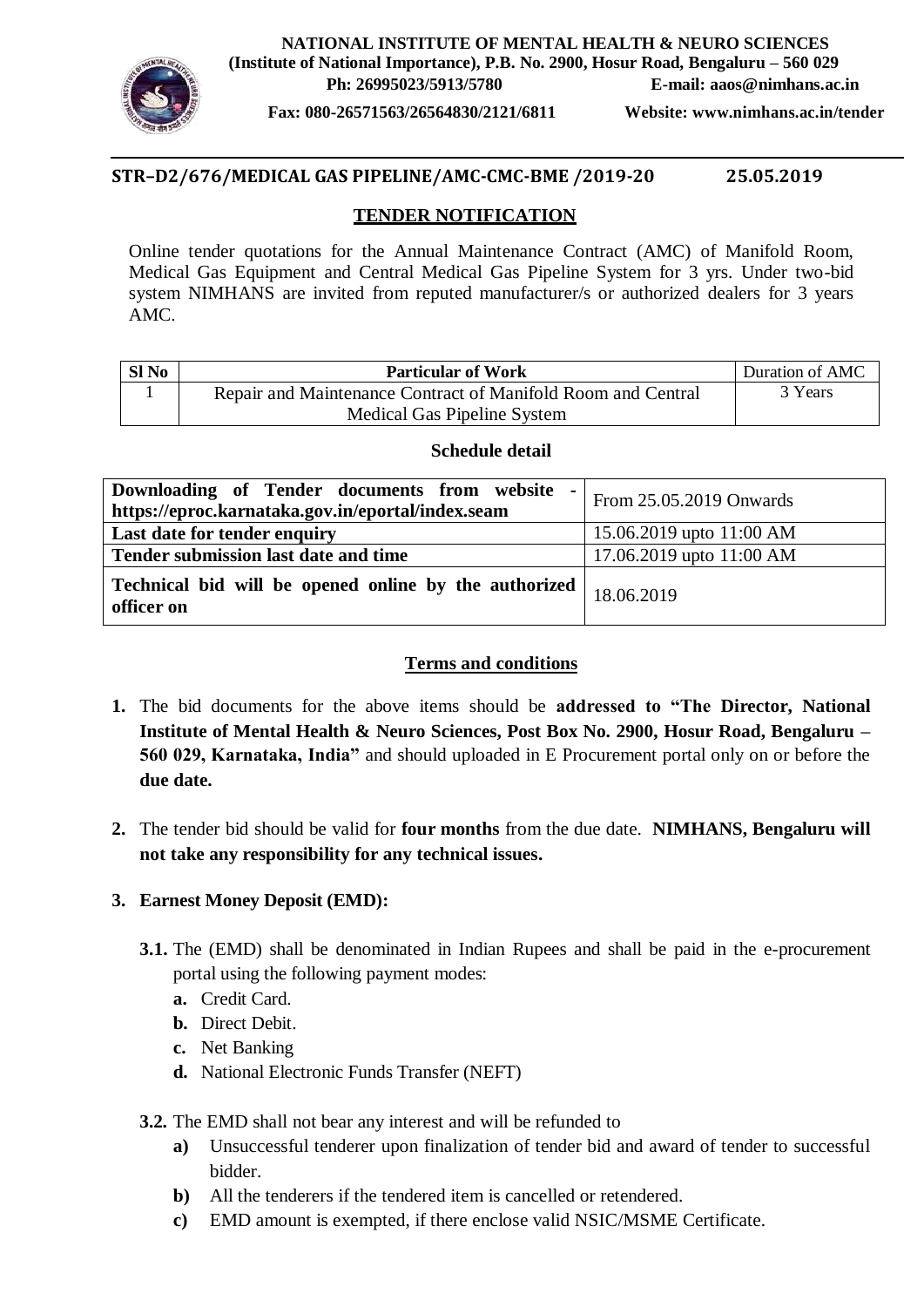- **4.** The tender documents and all correspondence's relating to the bid should be in **English language only.**
- **5. Technical bid should comprise of (uploaded copy of documents should be self-attested and stamped) –**
	- **a.** The bidder should enclose EMD reference of Rs. 50,000-00 (Rupees Fifty Thousand only). Tender without EMD will be summarily rejected, EMD amount is exempted, if there enclose valid NSIC/MSME Certificate.
	- **b.** Site Inspection counter signed by head BME mandatory
	- **c.** The bidder has to be a registered company/agency involved in providing repair and maintenance services for Manifold Room and Central Medical Gas Pipeline System on contract basis to the Govt. or reputed Private Hospitals of minimum 500 beds.
	- **d.** The agency must have an experience of minimum five years (as on 31.03.2019) for providing repair and maintenance services on contract basis in minimum 500 bedded Govt. or reputed Private Hospitals. Documentary evidence to be submitted along with
	- **e.** Satisfactory Performance Certificate from the competent authority of at least 5 Hospital on the letter head of the Hospital with Signature. Name and clear readable stamp of the issuing authority.
	- **f.** The bidder company/agency should never have been Black listed by any Government organization. Affidavit in this regards to be submitted as in Annexure III.
	- **g.** Annual turnover of agency in last 3 yrs. should not be less than 1 Crore. Balance Sheet for last three financial years i.e. 2016-17, 2017-18 & 2018-19 is to be submitted in support.
	- **h.** Name and Address of Organization and their technical employees.
	- **i.** Whether proprietary *I* partnership/ Company *I* Pvt. Ltd., (supported by documents).
	- **j.** The bidder should have all tools and tackles for operation and maintenance for the said work. However the consumable will be provided by the Institute on written requisition from the agency at least 15 days earlier- acceptance letter.
	- **k.** The firm must have proper well equipped workshop in Bangalore to cater for repair/services with qualified technical support team and test & tooling infrastructure. Documentary Proof of the existence of the same has to be submitted with address proof.
	- **l.** Authorization Certificate from the service provider company for bidding is to be submitted by authorized person.
	- **m.** PAN & GST number shall be furnished (Enclose the last paid GST details with documents for 1 year).
	- **n.** The contractor / Agency should enclose the registration copy of ESI, PF and service Tax and contract labour license or correspondence of these agencies shall be the responsibility of the agency.(Enclose the last ESI/PF contribution details for 1 year).
	- **o.** Declaration towards acceptance of all terms and conditions should also be provided.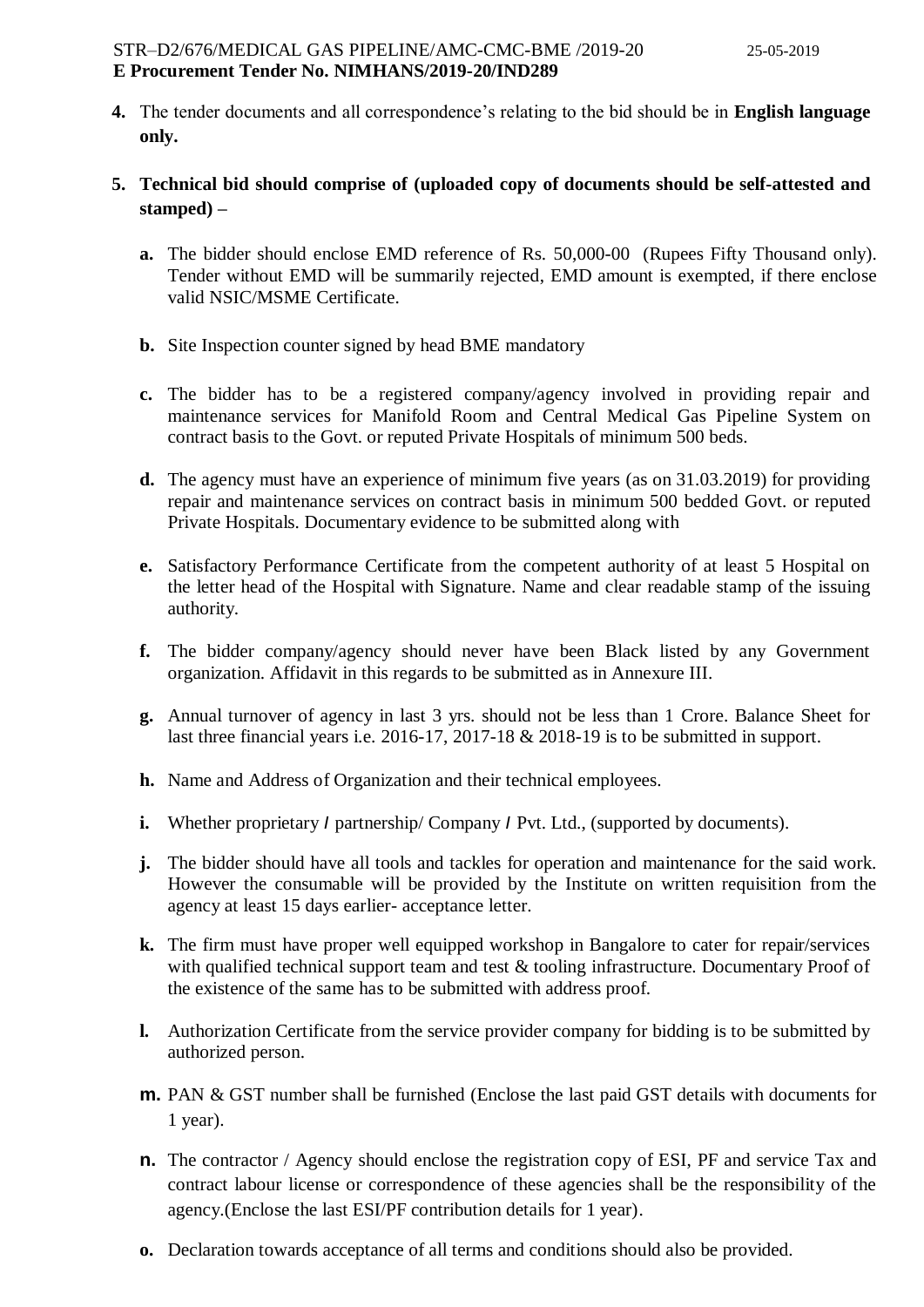# **6. Price Bid should comprise of-**

- **6.1. Price should be quoted in INR only and Inclusive of GST** and not in any other Foreign Currency.
- **6.2.** Financial bid should contain the rates quoted as in Performa provided in Annexure II i.e. Rates quoted for AMC (as provided in A) and cost of Spares(as provided in B).The sum of Both (A&B) will be considered in finalizing the lowest one (L-1) and will be awarded to the lowest.
- **6.3.** A complete list of spares along with their cost, which will not change during the entire AMC/Extended period of AMC, is also to be submitted separately
- **6.4. Quotation should be only for NIMHANS (door delivery with all loading, packing and transportation and other charges etc.)** and should have detailed information as per tendered specifications (such as item cost, each article wise rates, taxes, other Government levies, Customs duty, any local agency commission, transportation, delivery of the equipment to the Institute premises, installation and commissioning etc. Separately along with total cost) with manufacturers name, License number and name of the brand/make. Tender bids without price bid/quotation will be rejected.
- **6.5.** In case of Import, Customs Duty will be considered only at 5.15% of the total Purchase order value and the required Customs clearance documents will be provided by NIMHANS on prior intimation (atleast 5 working days prior intimation) of shipment along with details and relevant countersigned documents from the supplier.
- **6.6.** If the tenderer is quoting in Indian Rupees (INR) for items NOT MANUFACTURING IN INDIA (NMIC), the CUSTOM DUTY EXEMPTION CERTIFICATE WILL NOT BE ISSUED BY THE INSTITUTE. The Rate quoted should be inclusive of Custom duty  $\&$ other incidental charges.
- **7.** Successful tenderer decision will be made on the basis of total cost of each item and the corresponding rates for each item **will be freezed for next 3 year from date of purchase order. Further puchase of these items will be at the discretion of the NIMHANS.**
- **8.** The tender bids (technical and price bid) should be typewritten; every correction in the tender should be initialled along with seal by the tenderer, failing which the tender will be rejected. All pages of the bid submitted must be signed along with seal and sequentially numbered by the tenderer.

#### **9. Evaluation of Bids:-**

The technical bid of the tenderer will be evaluated to determine whether

- **a.** They are complete with respect to specifications.
- **b.** They are free from computational errors.
- **c.** The requisite documents have been submitted and properly signed.

#### **10. Tender Opening:**

**a.** The Technical bids will be unlocked through E procurement portal in the Committee Room, Adjacent to Registrar Chamber, NIMHANS, Bengaluru on the date specified in presence of tenderers or their representatives who choose to attend. The Tenderers' or representatives who are present shall submit authorization letter along with copy of Photo id proof and shall sign a register evidencing their attendance.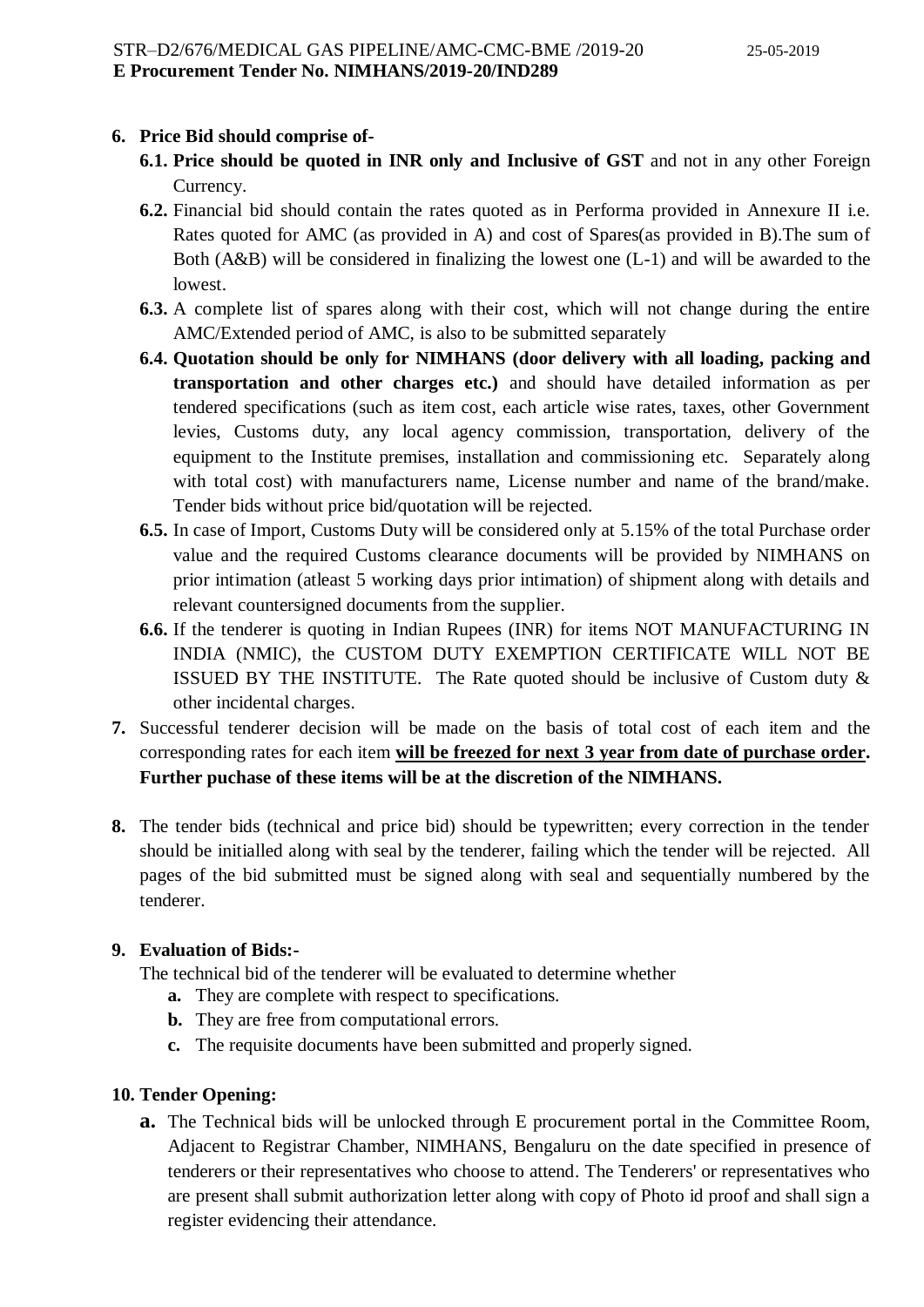- **b.** The Financial bid of the technically qualified tenderer/s only will be opened on a notified date. NIMHANS will inform all the Technically Qualified Tenderers through e-tendering system, after decryption of their Financial bid which could be viewed automatically by the respective technically qualified tenderers. In this regard no separate intimation shall be made by the Purchaser.
- **11.** Any modification or revision of bids after submission will not be entertained under any circumstances. Conditions such as "subject to the availability of stocks", supplies will be made as and when supplies received from the principles etc., will not be considered under any circumstances.
- **12.** A tenderer having once given a tender bid shall not withdraw it after its acceptance/opening and if does, the EMD paid by the tenderer will be forfeited and the tenderer is liable to make good the loss sustained.
- **13.** The successful tenderer should immediately submit an acceptance letter duly signed and sealed for the rate/s and offers agreed by both the parties to the Head of the Institution within reasonable time on receipt of the Purchase Order. The sucessful tender have to submit the Agreement and Bank Guarantee of 10% in Rs 200/- stamp paper for the purchase order value from any Nationalized Bank for the warranty period.

#### **14. Payment terms:**

Payment will be made only after delivery and items certified by the end user. NO ADVANCE PAYMENT WILL BE ENTERTAINED.

- **15.** If, at any time, during the said period, the supplier reduce the said prices of such items of spare/item or sales such items/spares to any other person/organization/ Institution at a price lower than the chargeable, the company shall forthwith notify such reduction or sale to the Director, NIMHANS and the price payable for the items supplied after the date of coming into force of such reduction or sale shall stand correspondingly reduced.
- **16.** The losses to NIMHANS, Bengaluru, if any incurred on account of purchase made elsewhere by failure, neglect or refusal on the part of the tenderer to supply according to the terms of agreement will be recovered from them. If any article or things supplied by the tenderer have been partially or wholly used or consumed in the hospital and they are subsequently found to be in bad condition, unsound, inferior in quality or description, not in accordance with samples or otherwise faulty or unit for use, the wholesome of the contract price or price of such articles or things will be recovered from the tenderer. The tenderer will not be entitled for any payment Whatsoever, for such articles for infringements of the stipulation of the conditions or for justifiable reasons the contract may be terminated by the Director and the tenderer shall be liable for losses sustained by the NIMHANS on the consequences of the termination which may be recovered from the EMD or from their invoices due to them. In the event of such amount being insufficient, the balance will be recovered personally from the tenderer.
- **17.** Penalty Clause for non-compliances of AMC support for 3 years as per the specification mentioned in the tender document (such as quality, material, late delivery, services, etc.) any clauses defined in the terms & conditions or any issues arising will invite penalty as per the NIMHANS rules.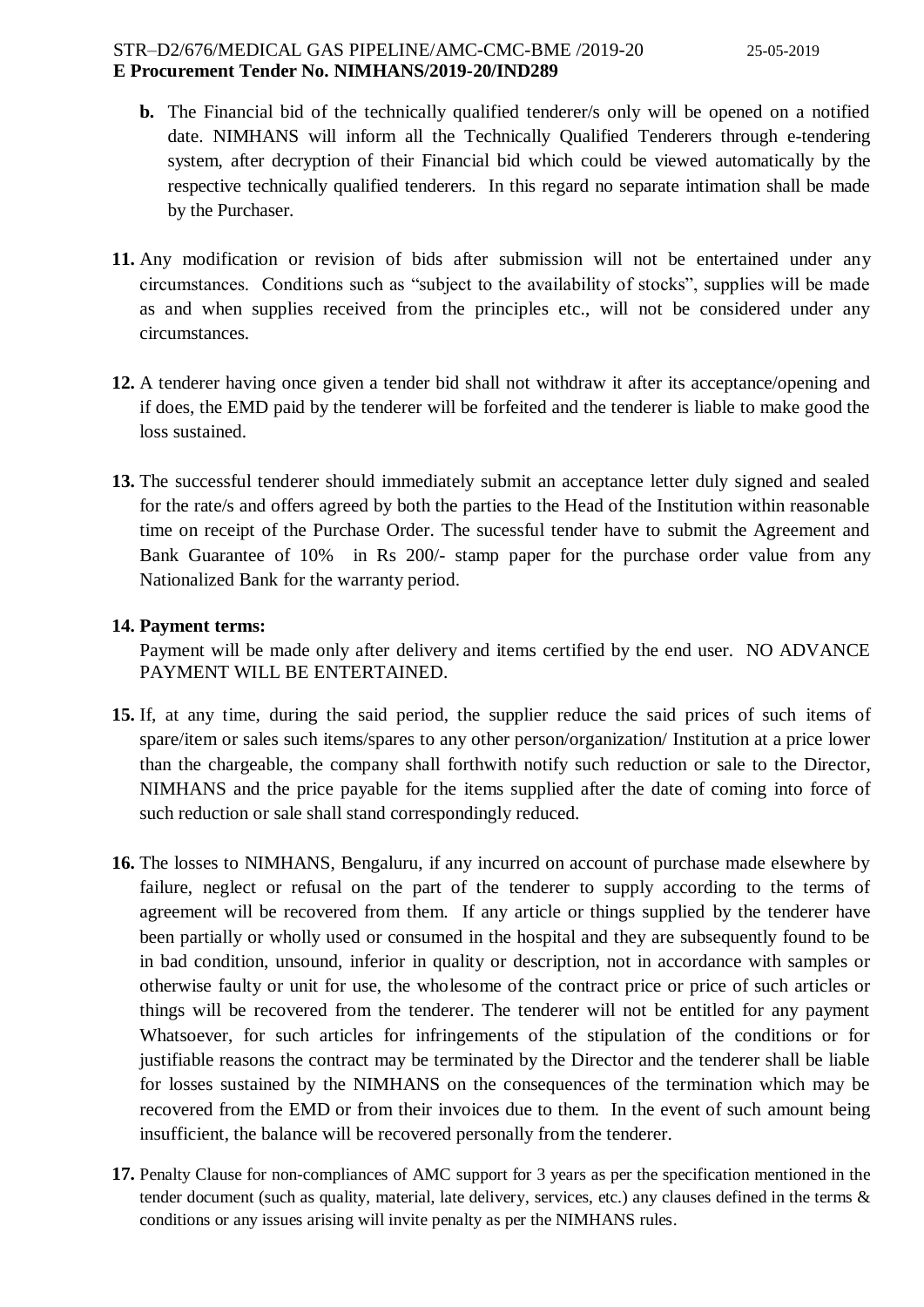- **18.** Any corrections/changes in the tender will be uploaded as corrigendum in the NIMHANS and E procurement websites only.
- **19.** If the tender last/opening date falls on any general/government/institute holiday(s), then the successive dates will be postponed by equivalent days of holiday(s), however the time remains unchanged.
- **20.** The Director reserves the right of ordering/not ordering/cancelling/increase or decrease the quantity and to reject any or all tender quotations without assigning any reason. The decision of the Director, NIMHANS, Bengaluru, shall be final in all the controversies that may arise in the matter. Any dispute arising out of this will be subject to the jurisdiction of the Court in Bengaluru.
- **21.** Failure to adhere any of the above terms and conditions the bid(s) may be rejected and EMD may be forfeited.
- **22.** Submission of bid/s without required details as per the tender document will be treated as rejected and their respective EMD amount are forfeited without any notice to the bidders/tenders.
- **23. Last date for tender enquiry is 15**.06.2019 upto 11:00 AM, contact BME through mail access to sindumg@nimhans.ac.in and cc to [aaos@nimhans.ac.in](mailto:aaos@nimhans.ac.in)
- **24.** None of the terms and conditions of the supplier shall be applicable to the purchase contemplated hereunder, irrespective of it being attached to any documents to be provided to NIMHANS. Such exercise shall have no meaning and binding effect unless the same is accepted by NIMHANS in writing.

**NOTE: Please keep checking the NIMHANS and E-Procurement websites regularly for any further updates.**

> **Sd/-, Director.**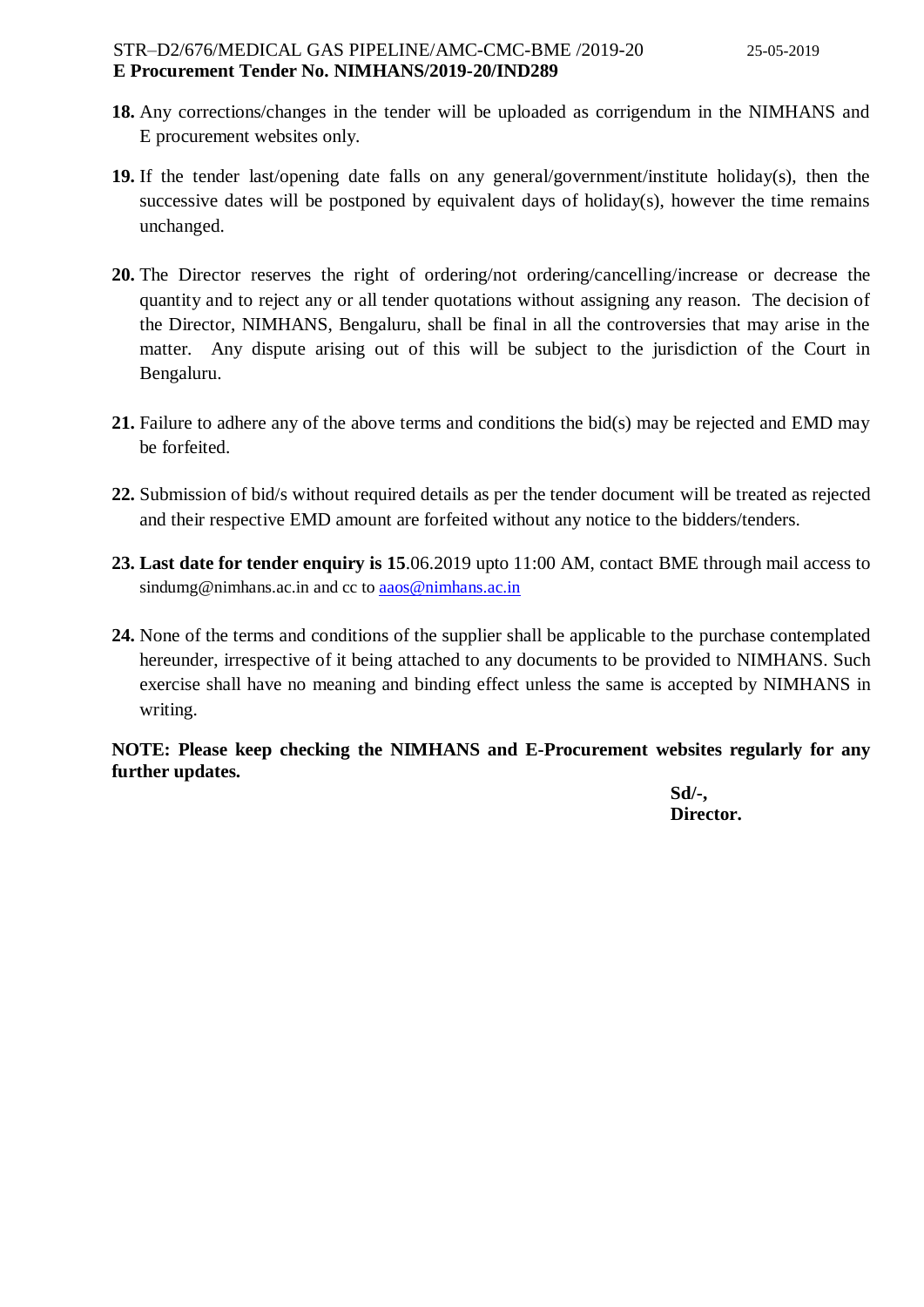#### **DECLARATION (TO BE UPLOADED BY THE TENDERER)**

| Sl. No. of the Item            |  |
|--------------------------------|--|
| Name of the company (tenderer) |  |

**To** 

**The Director, National Institute of Mental Health & Neuro Sciences (Institute of National Importance) Post Box No. 2900, Hosur Road, Bengaluru – 560 029**

Dear Sir,

- **1.** I/We hereby submit my/our tender bid for the ……………………………………………………..
- **2.** I/We have remitted the application fee and EMD of **Rs**………………… through Credit Card/Direct Debit/Net Banking/National Electronic Funds Transfer (NEFT).
- **3.** I/We have gone through all terms and conditions of the tender documents before submitting the same.
- **4.** I/We hereby agree to all the terms and conditions, stipulated by the NIMHANS, in this connection including delivery, Installation, Warranty, Penalty etc. All relevant documents and Technical bid are uploaded as per the tender terms and conditions. Any violation in uploading the documents, my/our tender bid may be disqualified.
- **5.** Financial bid is quoted as per tender terms and conditions clause no. 6**,** failing which it will be presumed that the rates are door delivery price.
- **6.** Tender bids are duly signed (No thumb impression should be affixed).
- **7.** I/We undertake to sign the contract/agreement, if required, within reasonable time from the date of issue of the letter of acceptance, failing which our/my security money deposited may be forfeited and our/my name may be removed from the list of suppliers at the NIMHANS, Bengaluru.

#### **Yours faithfully,**

#### **Signature of Tenderer & seal**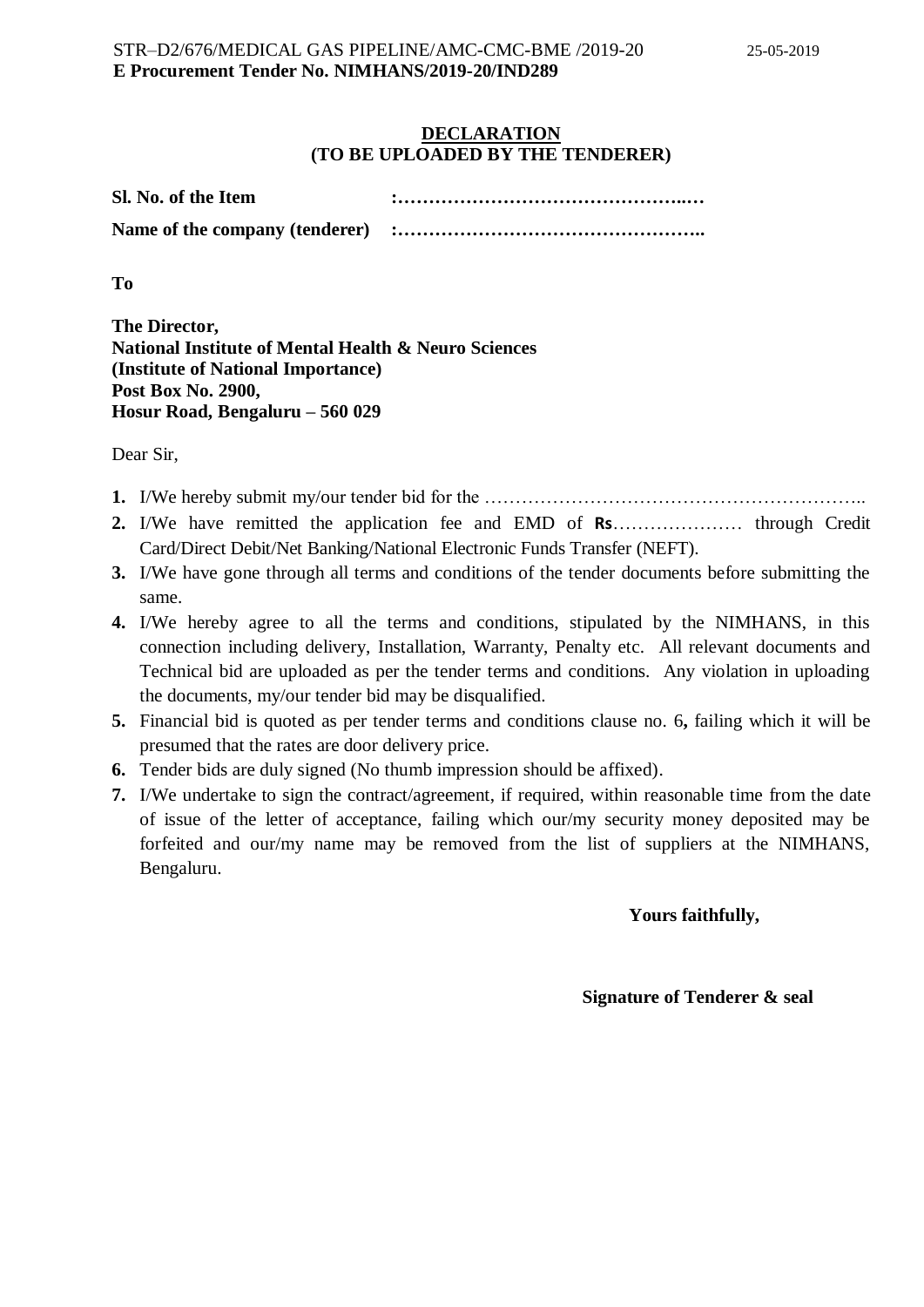# **CHECK LIST (TO BE FILLED BY THE TENDERER)**

| $\mathbf{1}$     | Name, Address of the tenderer,                                    |                                                     |                                                                                 |  |
|------------------|-------------------------------------------------------------------|-----------------------------------------------------|---------------------------------------------------------------------------------|--|
|                  | Email and Mobile No.                                              |                                                     |                                                                                 |  |
| $\overline{2}$   | Name and Address of the                                           |                                                     |                                                                                 |  |
|                  | Manufacturer                                                      |                                                     |                                                                                 |  |
| $\mathbf{3}$     | Name of the Quoted item                                           |                                                     | AMC of Manifold Room, Medical Gas Equipment and                                 |  |
| 4                |                                                                   |                                                     | Central Medical Gas Pipeline System for 3 yrs.<br>Four months from the due date |  |
| 5                | Validity of the Quotation<br>AMC support                          |                                                     | 24/7, 365 days                                                                  |  |
| 6                | <b>AMC</b> Period                                                 |                                                     | 3 years                                                                         |  |
| 7                | Tender Bid details (Yes or No                                     | A                                                   | <b>EMD</b> submitted                                                            |  |
|                  | against each item)                                                | B                                                   | Site Inspection counter signed by head                                          |  |
|                  |                                                                   |                                                     | <b>BME</b> mandatory                                                            |  |
|                  |                                                                   | $\mathbf C$                                         | Previous experience of providing repair                                         |  |
|                  |                                                                   |                                                     | and maintenance services for Manifold                                           |  |
|                  |                                                                   |                                                     | Room and Central Medical Gas Pipeline                                           |  |
|                  |                                                                   |                                                     | System on contract basis to the Govt. or                                        |  |
|                  |                                                                   |                                                     | reputed Private Hospitals of minimum 500                                        |  |
|                  |                                                                   |                                                     | beds.                                                                           |  |
|                  |                                                                   | D                                                   | The agency must have an experience of<br>minimum five years on same work.       |  |
|                  |                                                                   | E                                                   | Satisfactory Performance Certificate from                                       |  |
|                  |                                                                   |                                                     | the competent authority of at least 5                                           |  |
|                  |                                                                   | Hospital.                                           |                                                                                 |  |
|                  |                                                                   | Non-blacklisting certification uploaded<br>F        |                                                                                 |  |
|                  |                                                                   | Copy of GST/PAN/TIN & Bank details<br>G             |                                                                                 |  |
|                  |                                                                   | uploaded                                            |                                                                                 |  |
|                  |                                                                   | $\bf H$                                             | Annual turnover of agency in last 3 years                                       |  |
|                  |                                                                   | Name and Address of Organization and<br>$\mathbf I$ |                                                                                 |  |
|                  |                                                                   |                                                     | their technical employees enclosed.                                             |  |
|                  |                                                                   | ${\bf J}$                                           | Well-equipped workshop in Bangalore                                             |  |
|                  |                                                                   |                                                     | mandatory                                                                       |  |
|                  |                                                                   | $\mathbf K$                                         | Authorization Certificate from the service                                      |  |
|                  |                                                                   |                                                     | provider company<br>Enclose the last ESI/PF contribution details                |  |
|                  |                                                                   | L                                                   | for 1 year                                                                      |  |
|                  |                                                                   | M                                                   | Nimhans<br>door delivery equipment cost                                         |  |
|                  |                                                                   |                                                     | quoted                                                                          |  |
|                  |                                                                   | N                                                   | AMC & CMC cost 3 year                                                           |  |
| 8                | Training will be provided (Yes or No)                             |                                                     |                                                                                 |  |
| $\boldsymbol{9}$ |                                                                   |                                                     | During the AMC period, The Serve centre should be available in Bengaluru which  |  |
|                  |                                                                   |                                                     | is mandatory. Please mention the address along with email and mobile number     |  |
| 10               | Details of the EMD Submitted (Reference no., date & bank details) |                                                     |                                                                                 |  |
| 11               | Enclose any other information in your letter head (Yes or No)     |                                                     |                                                                                 |  |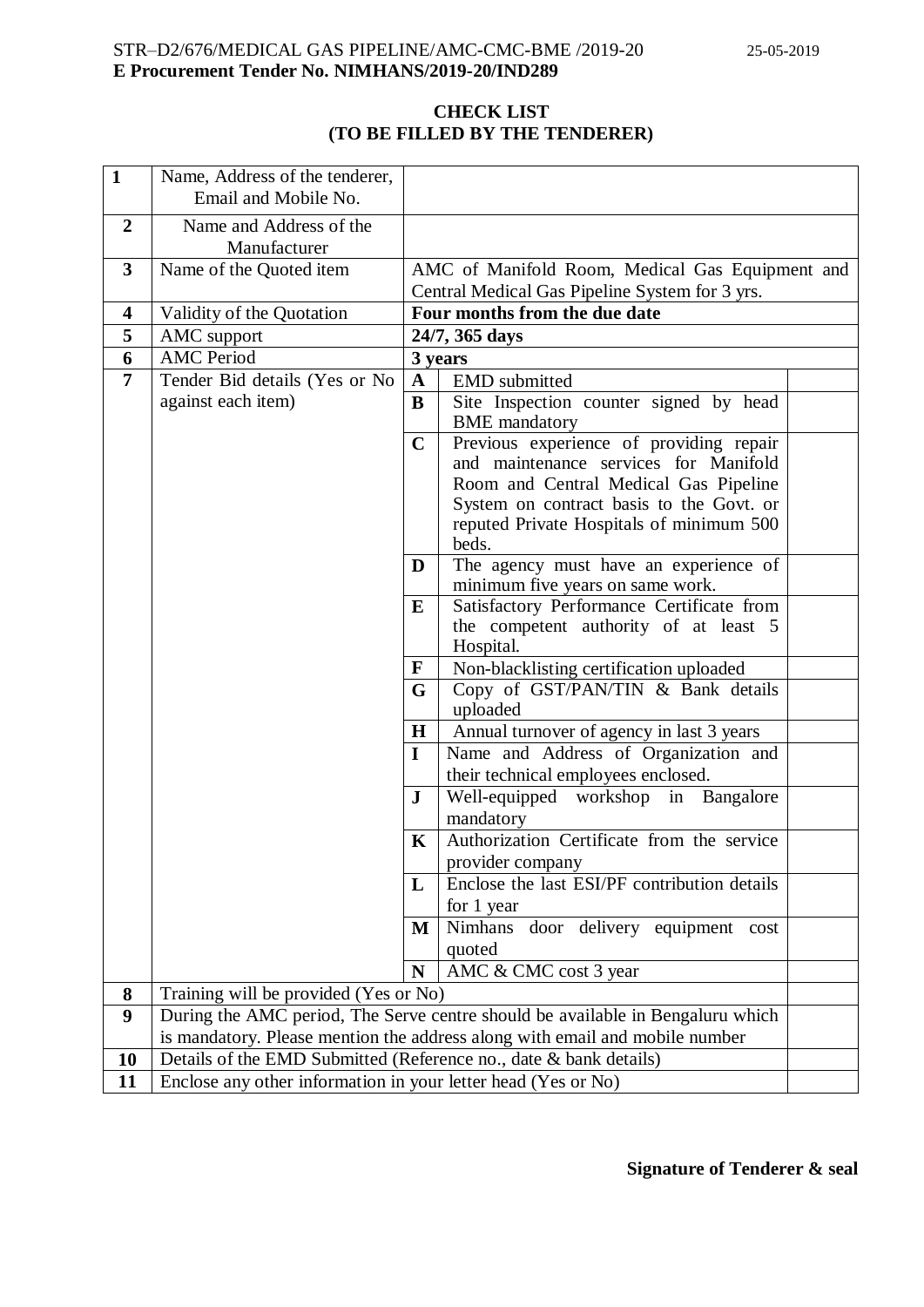| Department                      | <b>BME</b>                  |                                   | AMC of Manifold Room, Medical |
|---------------------------------|-----------------------------|-----------------------------------|-------------------------------|
| <b>End User Contact Details</b> |                             |                                   |                               |
| Name                            | Mrs. Sindhu M.G             | Gas Equipment and Central Medical |                               |
| Designation                     | <b>Bio-Medical Engineer</b> | Gas Pipeline System for 3 years   |                               |
| Mobile No.                      | 9480829700                  |                                   |                               |
| Office No.                      | +91-80-26995700/5221        | <b>EMD</b>                        | Rs 50,000/-                   |
| Email                           | sindumg@nimhans.ac.in       |                                   |                               |

# **SCOPEOFWORK**

Day to day operation and maintenance of medical gas equipment, gas supply and its related units and pipe line up to the delivery at wards are required to be maintained which is installed at different places in the Institute.

- **a)** Plant behind Neuro centre consisting of Compressed air systems, vacuum systems, Nitrous oxide manifold, oxygen manifold and liquid oxygen supply storage tank.
- **b)** Plant behind casualty block consisting of Compressed air systems, vacuum systems, Nitrous oxide manifold, oxygen manifold etc.
- **c)** Gas Pipe lines in all the Neuro and psychiatry wards and accessories like flow meters, control valve etc requires to be maintained.
- **d)** Manifold Room for the Sub Speciality Block including the connections to various wards, ICU and OT
- **e)** Plant behind PET MRI building consisting of Compressed Air systems, Vacuum Systems , Nitrous Oxide Manifold, Oxygen manifold etc.

# **SPECIAL TERMS AND CONDITIONS**

- The Contractor / agency shall provide adequate trained staff under trained supervision to effectively carry out the duties as per the agreement to the entire satisfaction of the Institute. For this purpose it is understood that the contractor / agency will engage sufficient number of trained staff and supervisory staff.
- All the personnel like Technicians / Supervisors / Electricians for round the clock duties of medical gas manifold have to be deployed by the contractor / Agency.
- There should be round the clock service in which minimum one technician should be available.
- The salary and other emoluments to the employees / staff shall be paid by the contractor / agency and shall be strictly comply with all rules and regulations, statutory or otherwise under labour laws.
- Need based man power to be positioned as and when required in addition to the regular operating staff to carry out preventive maintenance and breakdowns.
- All the accessories, related to the pumps, plants, control panels, switch Boards shall be operated and maintained by the contractor / agency, however, the consumable will be provided by the Institute.
- The routine maintenance including preventive maintenance of all equipment are to be done and proper registers, log books, check lists, periodical inspection of the authorities are to be maintained. The schedule of maintenance charts to be displayed by the contractor / agency.
- The log book of the gas manifold shall be maintained with daily entries in the requisite pro forma to be given by the contractor along with the monthly maintenance bills to the Institute for verification. Monthly maintenance bills without the extract of the log book shall be liable to be rejected.
- The contractor *I* agency should also maintain other formats, statements as per requirement.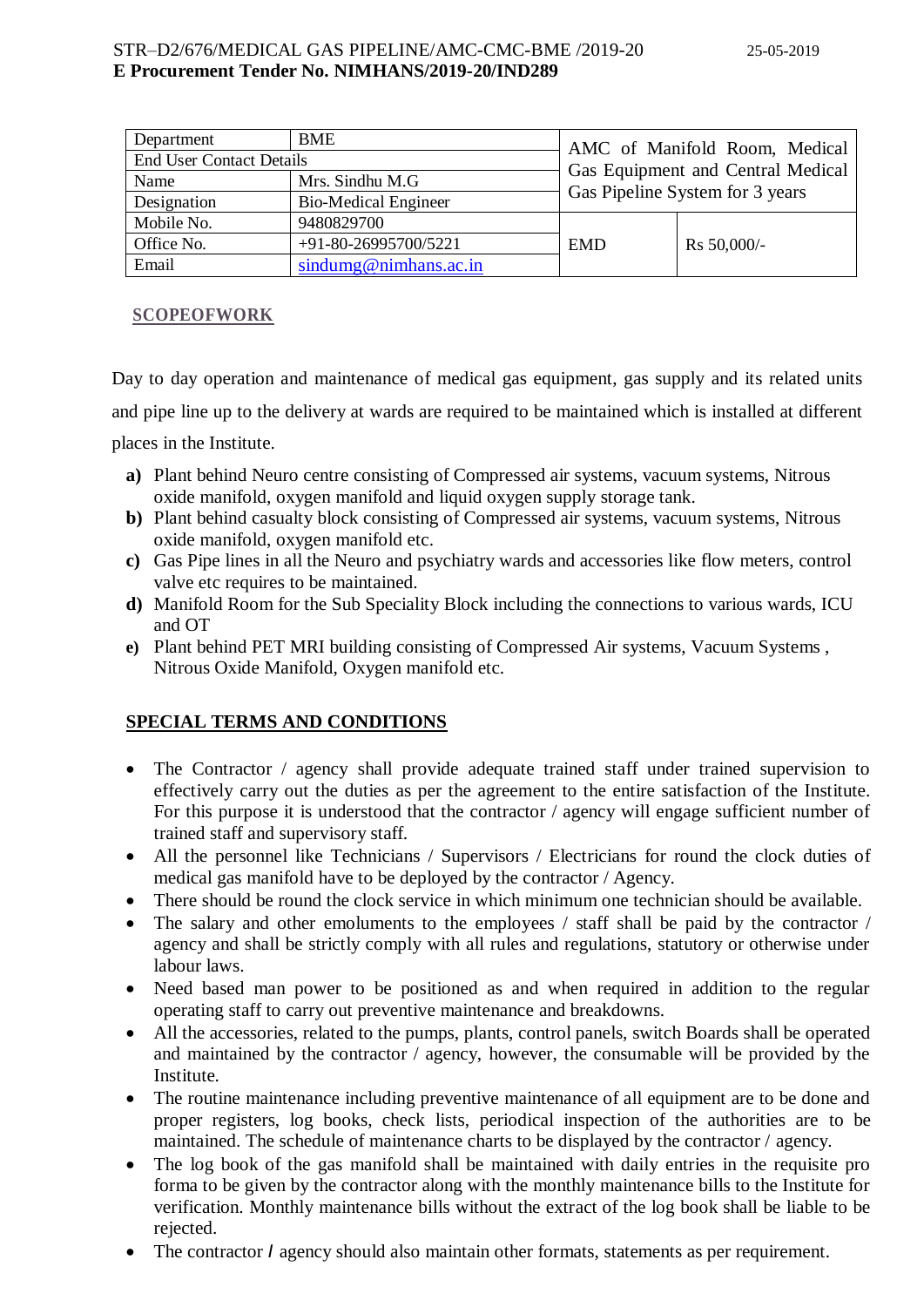- The contractor / operator / supervisory personnel shall have a clear working knowledge of the various electrical circuits and shall not meddle / alter the electrical circuits without the permission of the Engineer in charge.
- The bio-data of the operating personnel along with the recent passport size photo is to be furnished.
- The gas manifold area and surrounding area shall be kept clean and tidy from time to time.
- It is the responsibility of the contractor to make payments for any kind of compensation to their employees in the event of accidents or any other unforeseen circumstances and the NIMHANS will not be responsible for such acts. Necessary safety measures are to be taken by the agency while operating or during breakdowns or any other unforeseen circumstances.

# **SCHEDULE OF REQUIREMENTS AND DESCRIPTION OF WORK**

- The successful Agency / contractor has to maintain uninterrupted medical gas supply through all the gas outlet installations in co-ordination with gas suppliers and end users by operating, maintaining and carrying out the works as follows:
- Operation and day to day maintenance of medical gas installations and oxygen gas plant, medical air plant, vacuum plant, gas outlets and alarm, units, etc., installed at NIMHANS
- Receipt of oxygen gas cylinders at plant room.
- Fixing of oxygen gas cylinders to manifold, operating and monitoring.
- Checking for leakages at cylinder valves, etc., and taking preventive actions for arresting it. Returning of used empty cylinders to suppliers at the plant room.
- Operating and monitoring of air compressor plant and vacuum plant.
- Carrying out preventive and breakdown maintenance of oxygen manifold room, air compressor plant, vacuum plant and ward equipment, accessories etc.,
- Maintaining of issue / receipt and consumption records of oxygen gas cylinders.
- Maintaining a log book for medical air and vacuum plants
- Cleaning of plant rooms and keeping it free from dust, etc.,
- Any other works related to operation and maintenance of medical gas installation.
- The agency / contractor has to carryout periodical maintenance of all medical gases and installations, checking of oil levels, oil insulation, painting of equipment and any maintenance work as and when required.
- The agency / contractor has to co-ordinate to plan gas procurement / management well in advance for uninterrupted supply of gases to the end users.
- A qualified Technical staff supervision is required during emergencies and breakdowns and also no unauthorized persons should be allowed to operate the equipment apart from operation and maintaining employee.
- The Agency / Contractor should not change the operation and maintenance staff very frequently in order to avoid any lapses from the new corners.
- All equipment and spares will be provided by the Institute or in alternative at the choice of the Institute, the same shall be provided by the contractor on cost of 10% profit or at schedule of rate basis as applicable

# **ELIGIBILITY CRITERIA FOR APPLYING:**

# a.DOCUMENTS COMPRISING BID:

The Bidder shall submit the following documents in cover -1 that is Technical bid submitted through online mode.

b. The bidder should pay EMD amount of Rs. 50,000-00 /- (Rupees Fifty Thousand only) through online mode along with the technical bid. NIMHANS Tender without EMD will be summarily rejected, EMD amount is exempted, if there enclose valid NSIC/MSME Certificate.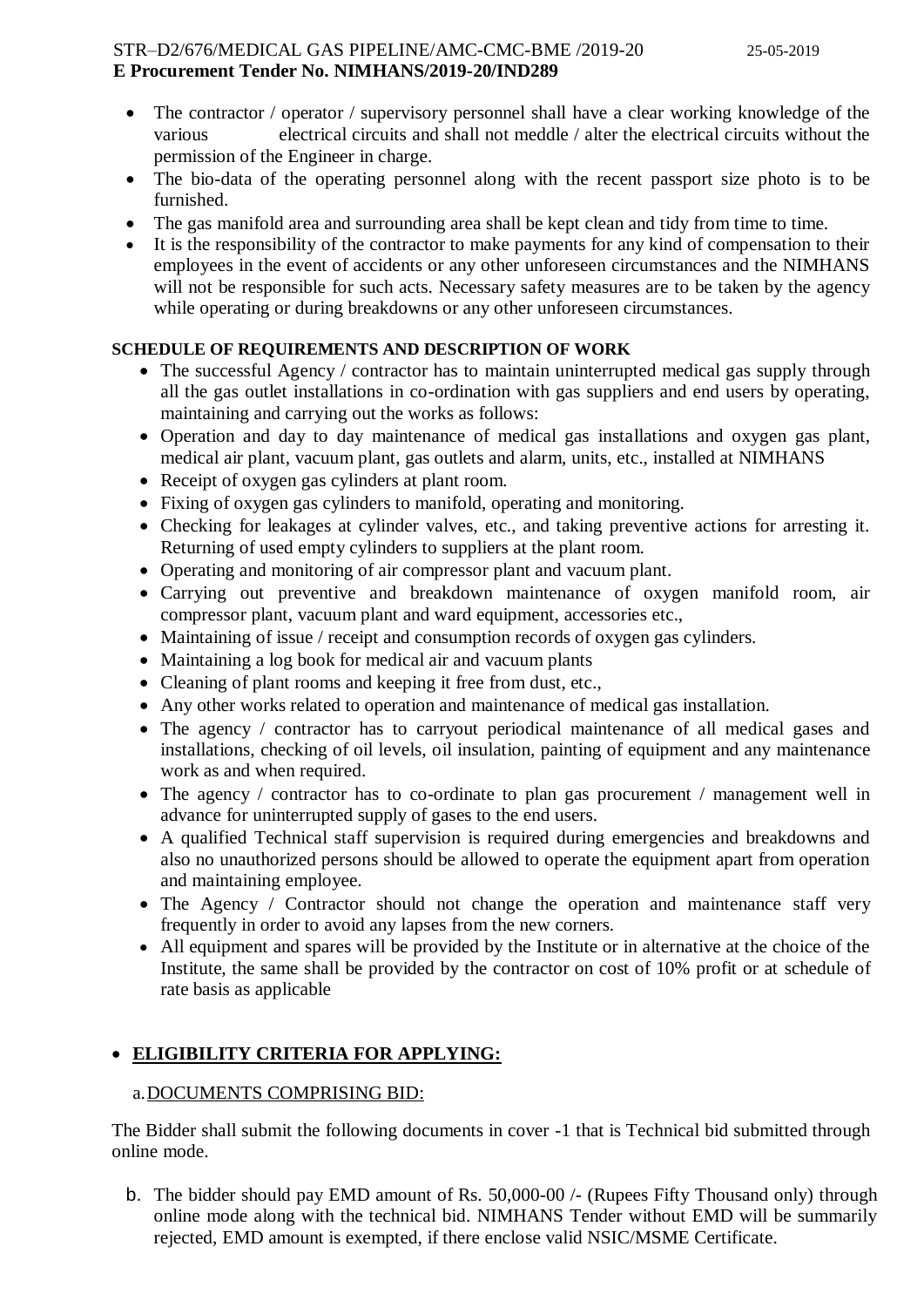- c. The bidder has to be a registered company/agency involved in providing repair and maintenance services for Manifold Room and Central Medical Gas Pipeline System on contract basis to the Govt. or reputed Private Hospitals of minimum 500 beds.
- d. The agency must have an experience of minimum five years (as on 31.03.2019) for providing repair and maintenance services on contract basis in minimum 500 bedded Govt. or reputed Private Hospitals. Documentary evidence to be submitted along with
- e. Satisfactory Performance Certificate from the competent authority of at least 5 Hospital on the letter head of the Hospital with Signature. Name and clear readable stamp of the issuing authority.
- f. The bidder company/agency should never have been Black listed by any Government organization. Affidavit in this regards to be submitted as in Annexure III.
- g. Annual turnover of agency in last 3 yrs. should not be less than 1 Crore. Balance Sheet for last three financial years i.e. 2016-17, 2017-18 & 2018-19 is to be submitted in support.
- h. Name and Address of Organization and their technical employees.
- i. Whether proprietary *I* partnership/ Company *I* Pvt. Ltd., (supported by documents).
- j. The bidder should have all tools and tackles for operation and maintenance for the said work. However the consumable will be provided by the Institute on written requisition from the agency at least 15 days earlier.
- k. The firm must have proper well equipped workshop in Bangalore to cater for repair/services with qualified technical support team and test & tooling infrastructure. Documentary Proof of the existence of the same has to be submitted with address proof.
- l. Authorization Certificate from the service provider company for bidding is to be submitted by authorized person
- m. PAN & GST number shall be furnished(Enclose the last paid GST details with documents for 1 year)
- n. The contractor / Agency should enclose the registration copy of ESI, PF and service Tax and contract labour license or correspondence of these agencies shall be the responsibility of the agency.(Enclose the last ESI/PF contribution details for 1 year).

#### B. PRICE BID (COVER-2) submitted through online mode.

- **a.** The price along with the break up details of all duties, taxes, and other levies to be mentioned.
- **b.** The prices shall remain FIRM throughout the contractual period / extended period, if any.
- **c.** Any additional duties, if imposed by the State / Central Government after the date of opening of Technical bid will be to the accounts of NIMHANS subject to Production of documentary evidence by the supplier.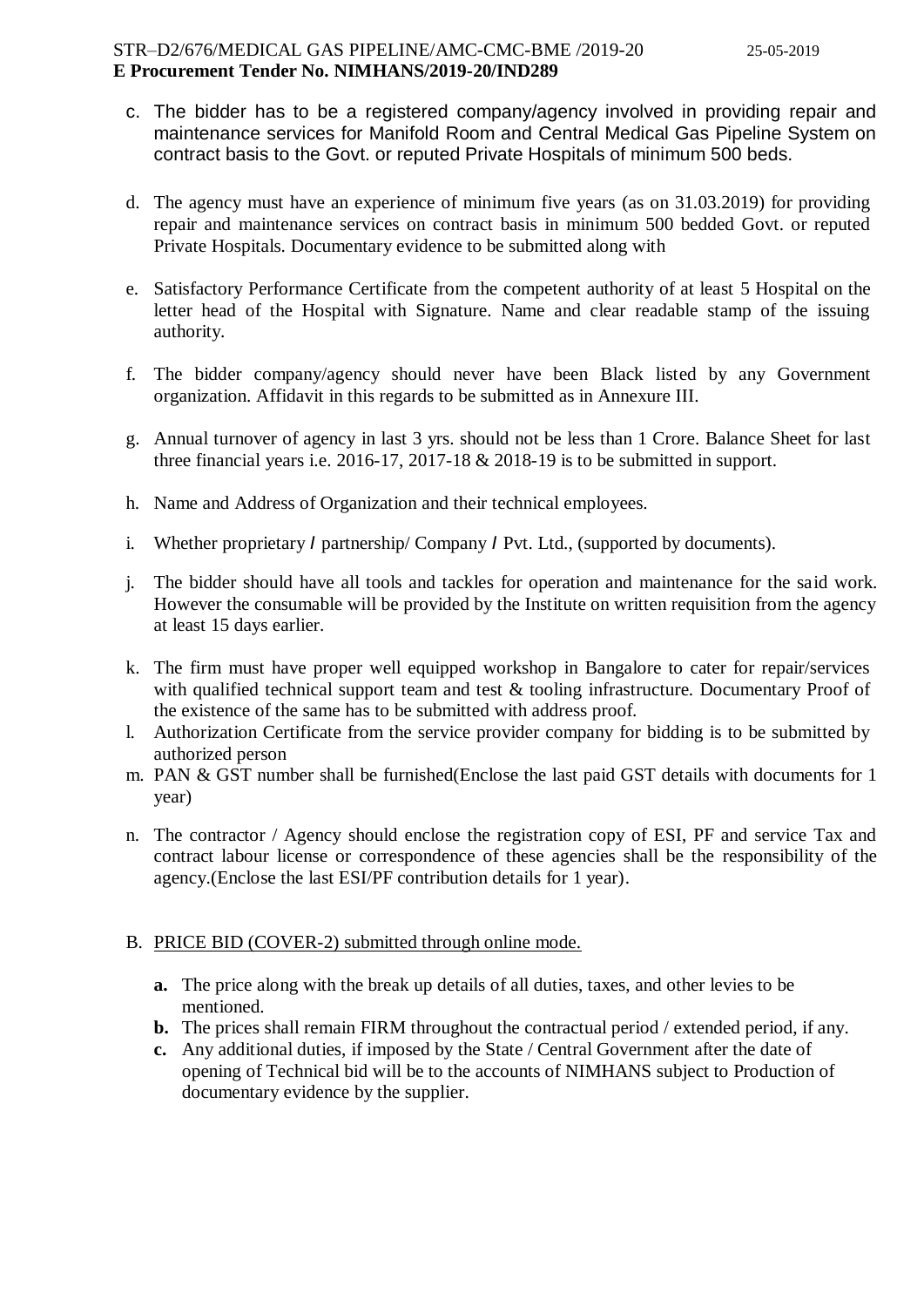## **GENERAL INSTRUCTIONS TO THE BIDDERS:**

- 1. Tenderers / bidders are advised to visit the Hospital sufficiently in advance before the last date fixed for submission of the tender. A tenderer  $\overline{\ }$  bidder shall be deemed to have full knowledge of all the relevant documents, site etc., whether he inspects them or not.
- 2. Tenderers / bidders or their authorized agents alone are allowed to participate in the opening of the tender.
- 3. All charges on account of sales tax, income tax, and other duties etc., shall be borne by the tenderer /bidder towards the said tender.
- 4. In the event of the tender /bid being accepted, the contract must be signed by the tenderer / bidder and in the case of a registered partnership firm, the tender should be signed by the managing partner or authorized signatory or in the case of company, tender should be signed by its secretary or authorized signatory.
- 5. The contractor shall take possession of the site and begin operation not later than 10 days from the date as intimated by NIMHANS. Failure to do so will be treated as breach of contract leading to termination of agreement, forfeiture of the EMD. Further the contractor will be black listed ad NIMHANS will be free to make alternate arrangements for operation of the work site.
- 6. In the event of a dispute between NIMHANS and contractor, the dispute would be subject to the jurisdiction of the courts in Bengaluru city.
- 7. The contractor / Bidder shall not assign or sublet his contract.
- 8. The Contractor / Bidder shall provide adequate trained staff under suitable trained supervision to efficiently carryout the duties as per the agreement to the entire satisfaction of the Institute. For this purpose, it is understood that the contractor will engage sufficient number of trained staff and supervisory staff.
- 9. The operating / supervisory staff shall possess the knowledge of rescue operation and first aid.
- 10. The Contractor / Bidders shall carryout his duties for 24 hours in a day 3 shift & 1 general shift, 7 days a week and 365 days in a year without any break during the contract period.
- 11. The Contractor / bidder shall provide his staff all necessary tools, tackles, gloves, masks, ear plugs, safety equipment, first aid kits etc., at his own cost.
- 12. The Contractor / bidder shall ensure that all his employees attend to their duties in the institute with uniform, shoes and suitable identity badges.
- 13. In case the Contract / Bidder fails to carry out the work to the satisfaction of the Engineer in charge and if there is any disruption in the smooth functioning of the work, the contractor shall pay to the institute Rs. 250/- per day as penal charges and this penal charges shall be recovered from the maintenance charges to be paid by the institute to the contractor  $\check{ }$  bidder.
- 14. If the contractor / bidder fail to comply with the requirements of the schedule / contract agreement, the institute has the right to terminate the contract with the prior one month notice and after recovery of the amounts that are due from the contractor / bidder towards the institute.
- 15. Regarding the working hours of the supervisory staff / operators or any other staff shall be governed by the labour laws in force at the time.
- 16. The Bio Data of the supervisory / operating personnel along with the recent passport size photo is to be furnished.
- 17. **INSURANCE:** All the workers of the contractor working for operation and maintenance of medical gas equipment, pipeline for internal supply of medical gases and other allied works installed at NIMHANS shall be covered under insurance at the cost of the contractor.
- 18. The Contractor / bidder shall specify the monthly and year wise for one year operation and maintenance charges including calibration of pressure gauge, oxygen flow meters and air purity test both in figures and words in the bid price schedule accompanying the tender document. The maintenance charges quoted rates shall remain firm during the entire contract period. The agency shall also to quote the price for probable spares required for maintenance of the equipment.
- 19. The successful bidder should handover the entire installation in proper working condition as taken over by them at the time of contract after completion of the contract period.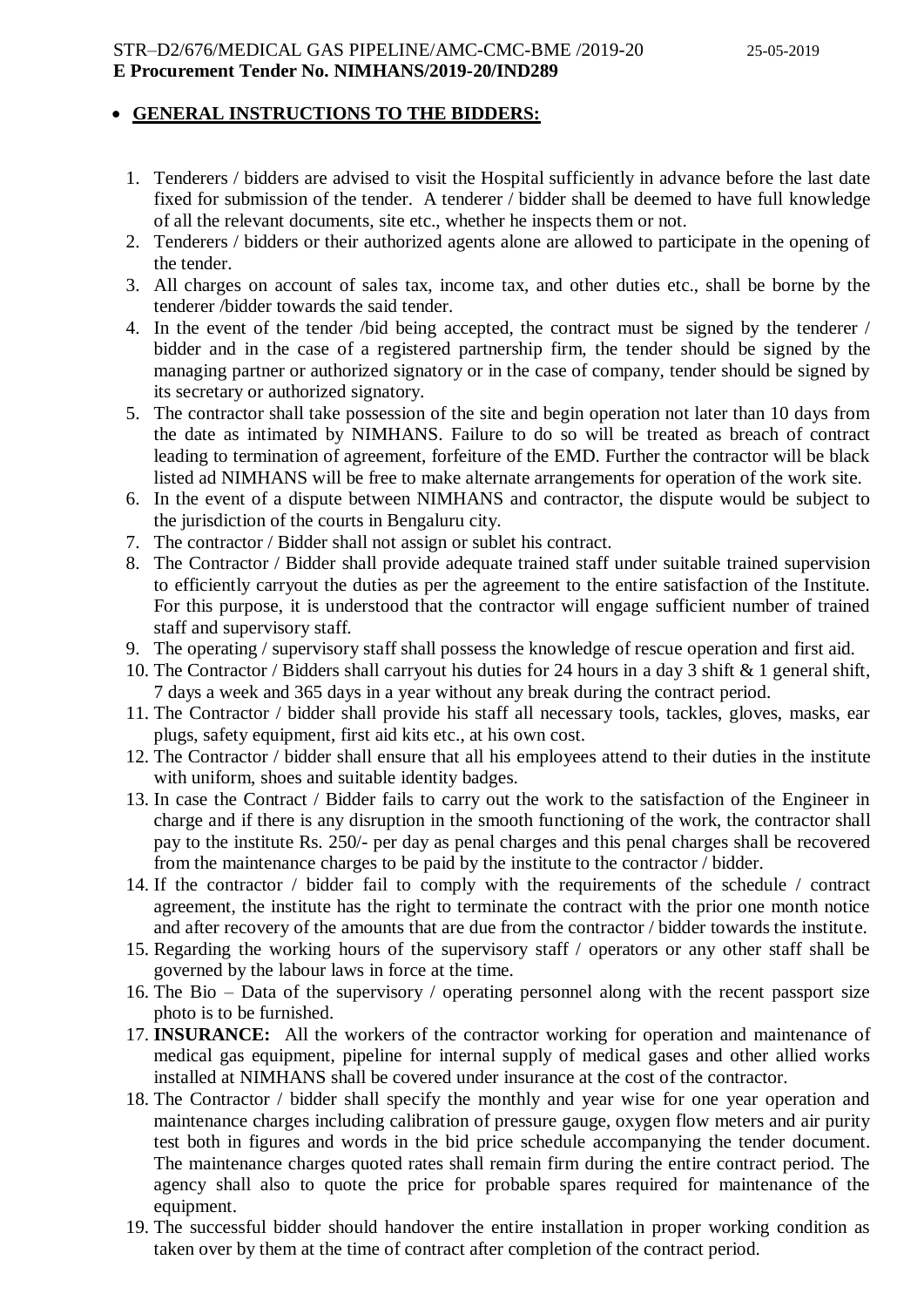- 20. Tenderers of only those Tenders who fulfil the terms and conditions of this tender will be considered for evaluation. The tenderers will undergo evaluation at every stage of processing and any tenderer found at any stage, not in conformity with the stipulated tender conditions including specification / found to be having defective and incomplete documents will be rejected.
- 21. The Tenders to be submitted as per two bid system i.e. Technical and Financial Bid:
	- a. The technical bid should contain the documents to fulfil all the eligibility criteria.
	- b. Financial bid should contain the rates quoted as in Performa provided in Annexure II i.e. Rates quoted for AMC (as provided in A) and cost of Spares(as provided in B).The sum of Both (A&B) will be considered in finalizing the lowest one (L-1) and will be awarded to the lowest.

A complete list of spares along with their cost, which will not change during the entire AMC/Extended period of AMC, is also to be submitted separately.

- 22. The successful tenderer will have to deposit the Performance Security Deposit of 10% of total cost of annual Value of Contract in the form of Demand Draft/Banker's cheque/ Bank Guarantee of any Nationalized Bank, DD/Banker cheque drawn in favour of "The Director, NIMHANS, Bengaluru otherwise the contract may be cancelled and EMD will be forfeited.
- 23. The Performance Security Deposit will be returned only after 60 days of satisfactory completion of contract period, without any interest.
- 24. An agreement between Successful Bidder & Director will be entered into on Rs. 200/- Stamp Paper (Annexure-III). Stamp value will be paid by the bidder
- 25. Director reserves the right to withdraw/relax/modify any of the Terms and conditions mentioned in the tender document if it is felt necessary in the benefit of the hospital.

#### **GENERAL CONDITIONS OF CONTRACT:**

- 1. The agency has to take full responsibility of Manifold Room and Central Medical Gas Pipeline System (as per the listed equipment's for which the AMC services will be accepted). All the lines and whole system has to be kept in working condition.
- 2. Repair should be conducted as per standard accepted guideline
- 3. AMC holder is free to take precautionary measures for assigned equipment in order to maintain the integrity of components of equipment.
- 4. All types of Spares, consumables and accessories should be available with the vender for quoted equipment's /system. An undertaking is required for keeping availability of spares and accessories.
- 5. The bidder shall have to provide four regular preventive maintenance services in a year, i.e. at least one PMS in each quarter, besides attending any number of calls as and when required.
- 6. Penalty Clause: Each and every complaint /call will be attended within 48 hours, failing which, outside firms/companies can be approached to repair the machines/equipment at the risk and cost of the firm. In case any equipment witnesses break-down and remains unattended for more than 48 hours, a penalty of Rs. 500/-per complaint may be levied and will be deducted from pending bills/AMC charges.
- 7. Repair should be done in the hospital premises, as far as possible. If it is necessary to take the equipment/s to the work-shop, proper written permission or gate pass should be obtained from competent Authority. The equipment/instrument shall be returned under all cases within a week of its removal from the hospital premises, otherwise it is the responsibility of the bidder/ firm to provide an alternative arrangement at their cost.
- 8. AMC holder firm should submit estimate of repair work including the cost of spares within 48 hours of inspection report of the equipment under repair. The repair work has to be started after approval of the sanctioning authority. After the repair work, satisfactory working certificate for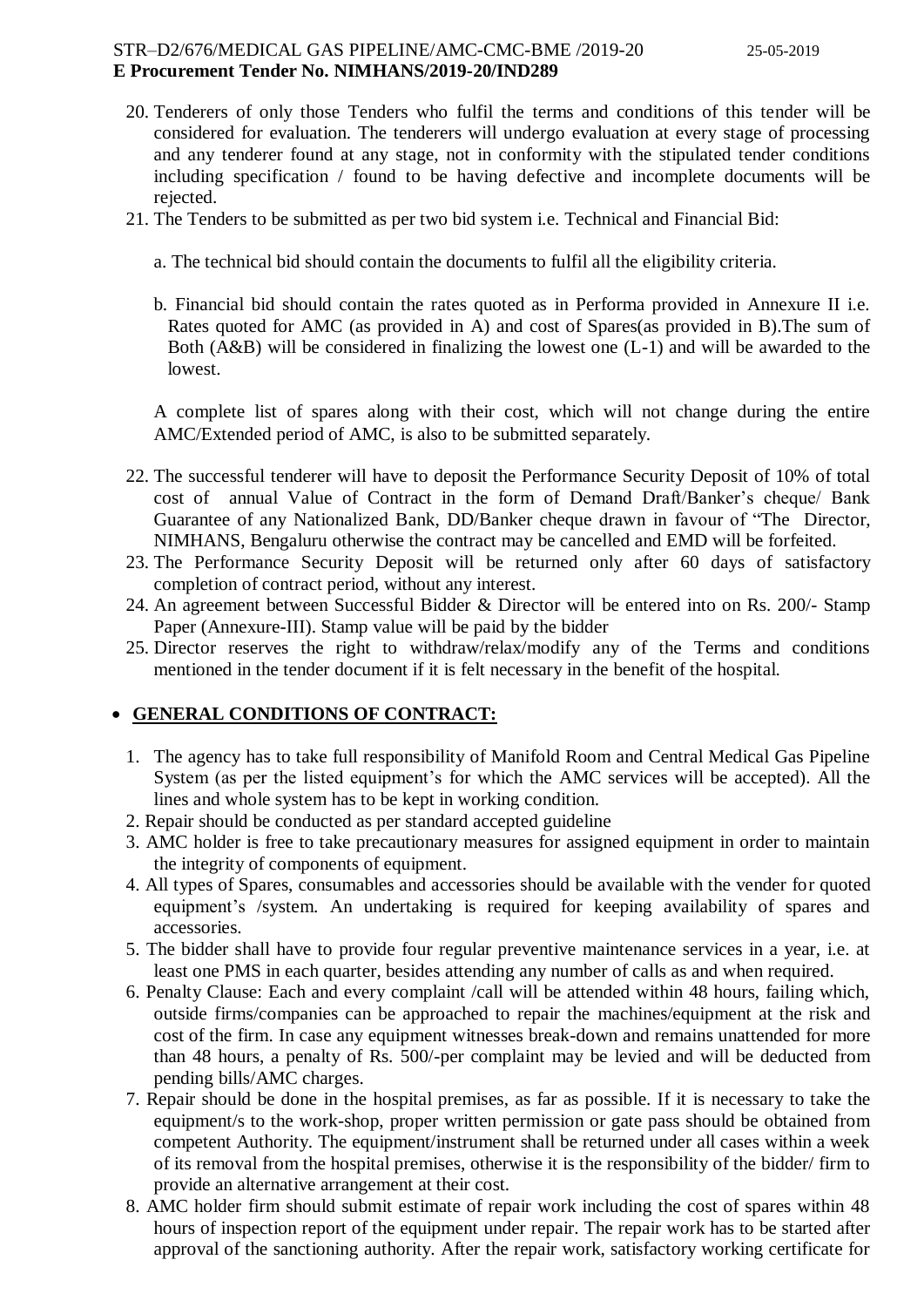the equipment is to be obtained from the department before bill claim is submitted. No labour charges are to be claimed during AMC contract period (Only cost of the spare parts changed are to be claimed). Before replacing spare parts it has to be verified by the Biomedical Engineering Section.

- 9. Firm has to provide warranty/guarantee on replaced spare parts for at least 6 months. After repairs, a service report to the effect that the equipment is in working order and safe for patient care and non-hazardous for the handler shall be submitted by the AMC holder. Repairs to be undertaken should be within specified configuration and maintaining the integration on internal circuit of equipment, any deviation on configuration/specification the repair will not be acceptable.
- 10. Repair & Maintenance should be done as per standard accepted guidelines for equipment repair and the spares & accessories to be replaced should be of standard quality. And the work should be as per requisite International Standard guidelines for Central Pipelines & Manifold Room. The spares supplied would be compatible with equipment and according to specifications provided by the manufacturer company with best quality.
- 11. The old defective spare parts are to be handed over to the technician/unit in -charge.
- 12. There should be no negligence in providing services. If any, complaint is received the contract will be terminated with immediate effect.
- 13. The new purchased part is to be verified before fitting it in the equipment. The old removed part is to be submitted to the user department. In case, the contractor notices any part of the equipment missing, the same shall be brought to the notice of the Officer-In-Charge or HOD, otherwise responsibility for the same will be fixed on the AMC holder/contractor.
- 14. Payment will be made on quarterly basis, after submission of bills in triplicate along with satisfactory service report/s in triplicate duly verified by the HOD or I/C of user unit.
- 15. Company should submit a letter mentioning the person deputed/representative is authorized on behalf of company stating the name of person, address and designation by competent authority.
- 16. Contract holder will not be allowed to sublet the work to any other agency. The contract will be valid for only three (3) years from date of award which can be extended by competent authority for another year on same terms and conditions on mutual consent and satisfactory performance.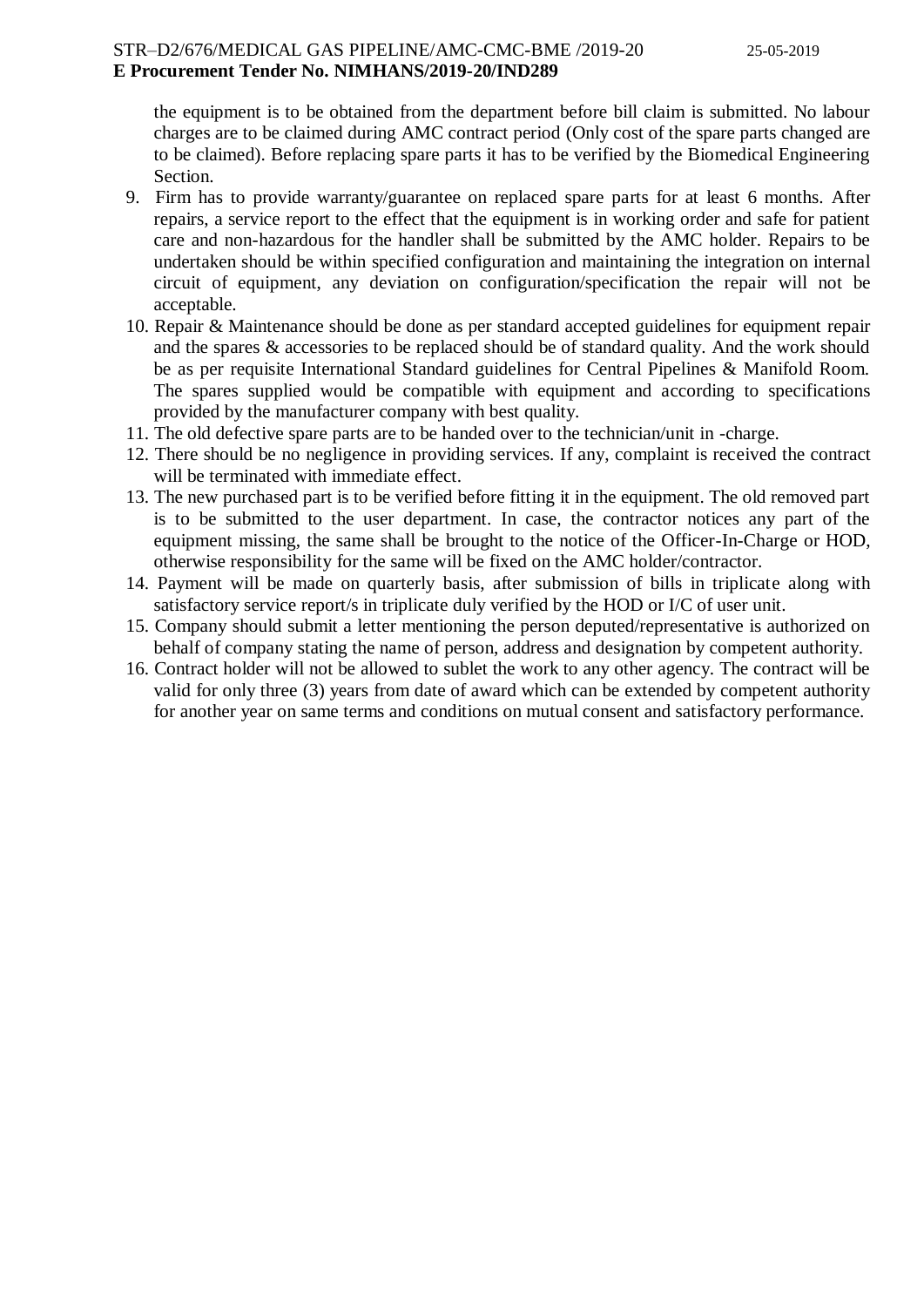# **ANNEXURE –I**

# APPLICANT'S DETAIL

| Sl <sub>No.</sub> | Particulars                                        |  |
|-------------------|----------------------------------------------------|--|
| $\mathbf{1}$      | Name of the Bidder Firm:                           |  |
| $\mathbf{2}$      | Status of Bidder: Authorized dealer/agent          |  |
| 3                 | <b>Full Particulars of Office:</b>                 |  |
|                   | <b>Address</b>                                     |  |
|                   | Telephone No.                                      |  |
|                   | Mobile No.                                         |  |
|                   | Fax No.                                            |  |
|                   | <b>E-Mail Address</b>                              |  |
|                   |                                                    |  |
| $\overline{4}$    | Registration Details: (Attach copy)                |  |
| 5                 | PAN and GST of company/agency. (Attach copy)       |  |
| 6                 | GST Registration No. (Attach copy)                 |  |
|                   |                                                    |  |
| $\overline{7}$    | Details of Earnest Money Deposit: Amount (Rs.)     |  |
| 8                 | Details of workshop in Bangalore with Full         |  |
|                   | Address, Phone Number                              |  |
|                   |                                                    |  |
| 9                 | Particulars of the bank account for NEFT/RTGS      |  |
|                   | payments. It is certified that the above mentioned |  |
|                   | particulars are up to the best of my knowledge and |  |
|                   | belief and no fact has been concealed.             |  |
|                   |                                                    |  |
|                   |                                                    |  |
|                   |                                                    |  |
|                   |                                                    |  |
|                   |                                                    |  |

Sign of Authorized signatory (With seal)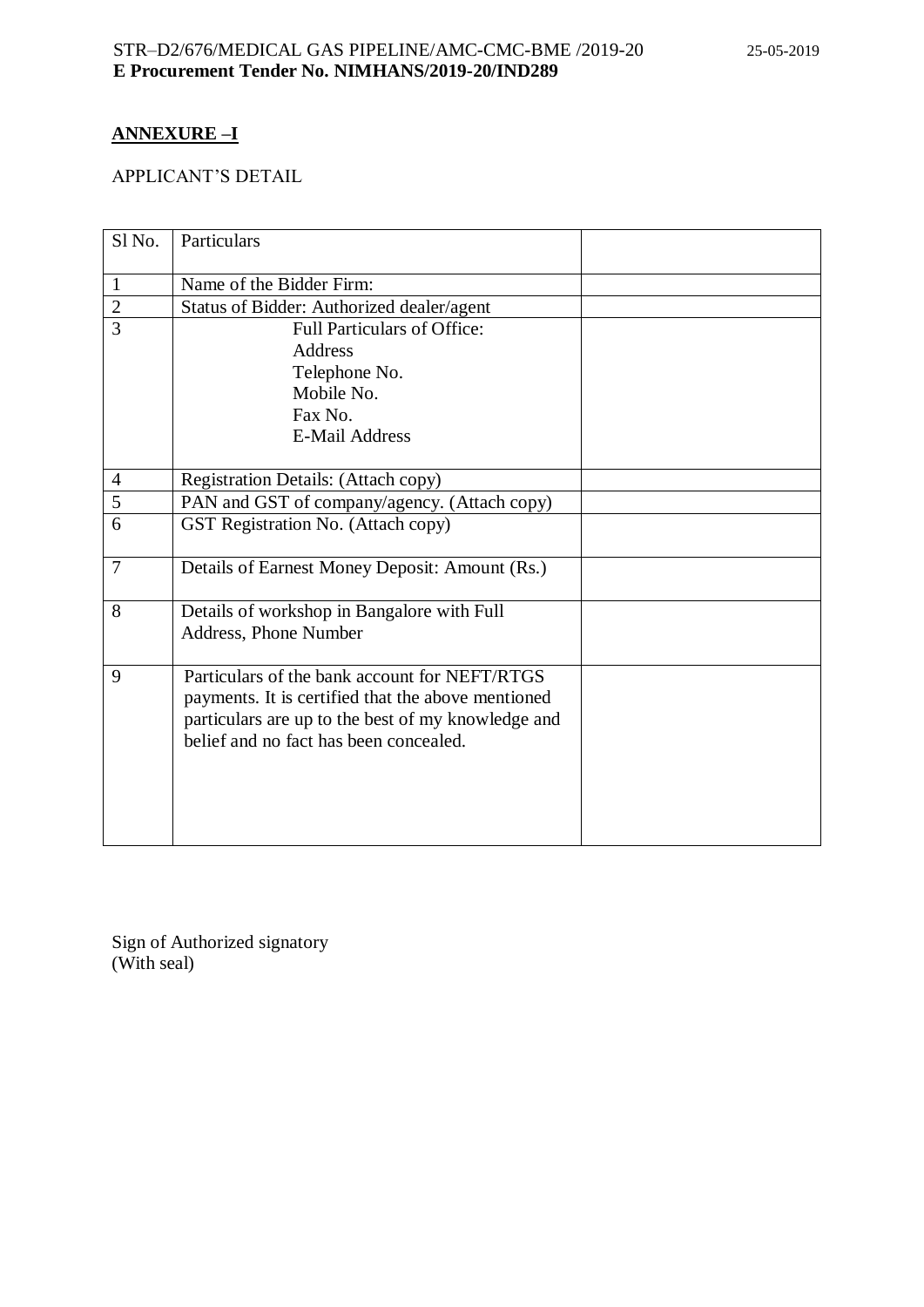$\overline{\mathsf{I}}$ 

FINANCIAL BID should be sent through online only (attachment of price bid is not consider)

## A**NNEXURE –II**

# (A) Format of Financial Bid for rates of AMC:

| <b>DISCRIPTION A</b><br>For operation and maintenance of medical gas equipment, pipeline for internal supply of medical<br>gases and other allied works installed at NIMHANS CAMPUS. |                                 |            |                             |           |  |
|--------------------------------------------------------------------------------------------------------------------------------------------------------------------------------------|---------------------------------|------------|-----------------------------|-----------|--|
| <b>SL</b>                                                                                                                                                                            | YEAR DISCRIPTION                |            | Monthly operational charges | $GST$ $%$ |  |
|                                                                                                                                                                                      |                                 |            | Including GST               |           |  |
| N <sub>O</sub>                                                                                                                                                                       |                                 |            | (amount in rupees)          |           |  |
|                                                                                                                                                                                      |                                 | In figures | In words                    |           |  |
|                                                                                                                                                                                      |                                 |            |                             |           |  |
| 1                                                                                                                                                                                    | 1 <sup>st</sup> year Monthly    |            |                             |           |  |
|                                                                                                                                                                                      | operational charges             |            |                             |           |  |
| $\overline{2}$                                                                                                                                                                       | $2nd$ year Monthly              |            |                             |           |  |
|                                                                                                                                                                                      | operational charges             |            |                             |           |  |
| 3                                                                                                                                                                                    | 3 <sup>rd</sup><br>year Monthly |            |                             |           |  |
|                                                                                                                                                                                      | operational charges             |            |                             |           |  |
|                                                                                                                                                                                      |                                 |            |                             |           |  |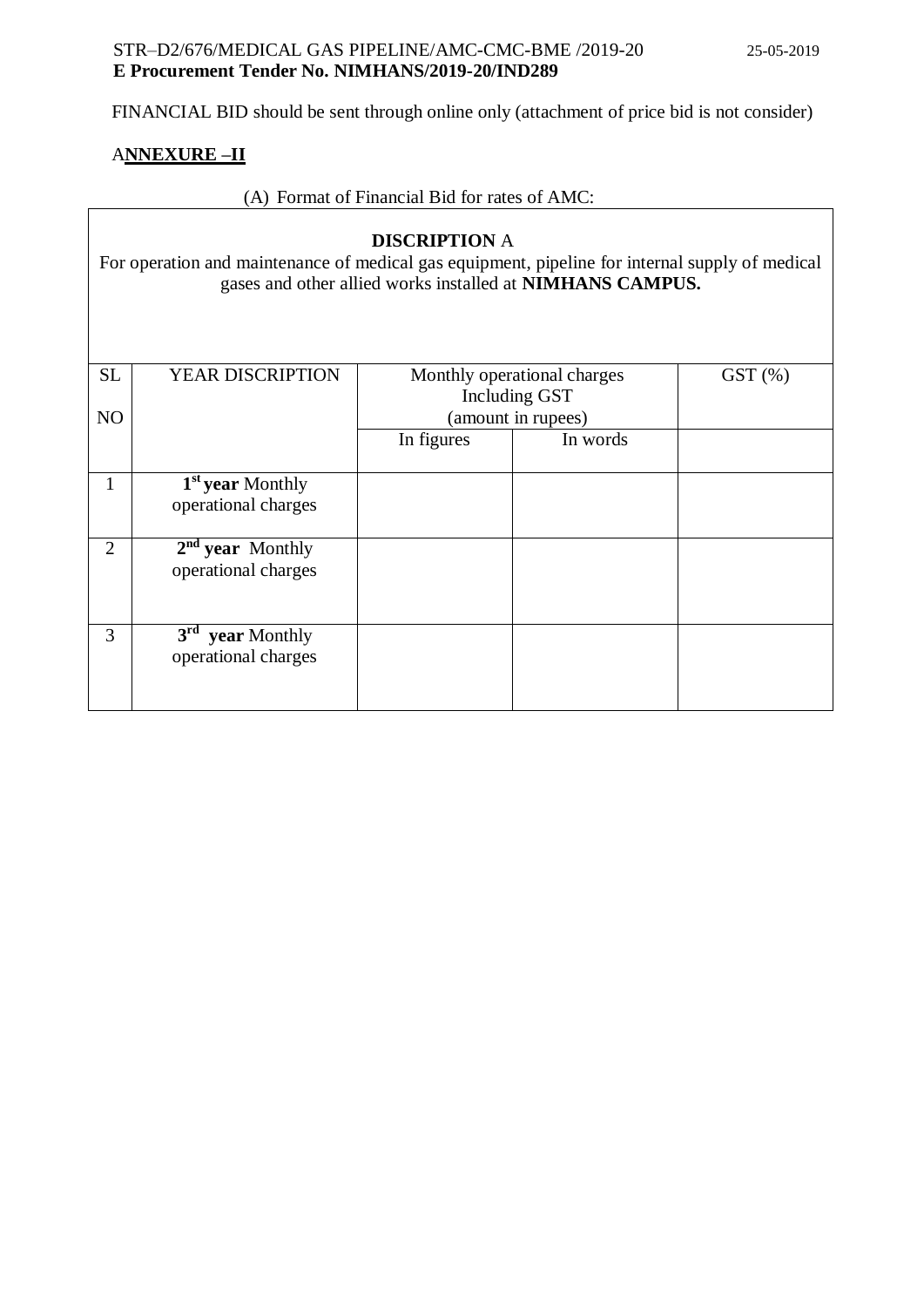# A**NNEXURE –II**

(B) Format of Financial Bid for rates of SPARES (most commonly used)

| <b>SI</b><br>N <sub>0</sub> | <b>NAME OF THE ITEMS</b>                                                                                  | Qty      |
|-----------------------------|-----------------------------------------------------------------------------------------------------------|----------|
| 1.                          | OXYGEN FLOW METER WITH HUMIDIFIER BOTTLE SET (BPC)                                                        | 1 SET    |
| 2.                          | WARD VACUUM UNIT SET 600ML                                                                                | 1 NO.    |
| 3.                          | <b>DIN TYPE GAS OUTLET</b>                                                                                | 1 NO.    |
| 4.                          | THEATER VACUUM SUCTION UNIT SET                                                                           | 1 NO.    |
| 5.                          | <b>DIN TYPE PROBE</b>                                                                                     | 1 NO.    |
| 6.                          | SELF SEALING VALVE (SS VALVE)                                                                             | 1 NO.    |
| 7.                          | <b>SELF SEALING VALVE PROBE</b>                                                                           | 1 NO.    |
| 8.                          | PARKOTEX GAS OUTLET                                                                                       | 1 NO.    |
| 9.                          | PARKOTEX OUTLET PROBE                                                                                     | 1 NO.    |
| 10.                         | <b>SUCTION TUBE HOSE</b><br><b>MAKE: TUSCON</b>                                                           | 1 METER. |
| 11.                         | GAS OUTLET "O" RING SET                                                                                   | 1 SET.   |
| 12.                         | MEDICAL GRADE COPPER PIPE 12MM                                                                            | 1 METER  |
| 13.                         | <b>MAKE: MAX FLOW</b><br>MEDICAL GRADE COPPER PIPE 15MM<br><b>MAKE: MAX FLOW</b>                          | 1 METER  |
| 14.                         | MEDICAL GRADE COPPER PIPE 22MM                                                                            | 1 METER  |
| 15.                         | <b>MAKE: MAX FLOW</b><br>MEDICAL GRADE COPPER PIPE 28MM                                                   | 1 METER  |
| 16.                         | <b>MAKE: MAX FLOW</b><br>MEDICAL GRADE COPPER PIPE 35MM                                                   | 1 METER  |
| 17.                         | <b>MAKE: MAX FLOW</b><br>MEDICAL GRADE COPPER PIPE 42MM<br><b>MAKE: MAX FLOW</b>                          | 1 METER  |
| 18.                         | MEDICAL GRADE COPPER PIPE 54MM<br><b>MAKE: MAX FLOW</b>                                                   | 1 METER  |
| 19.                         | <b>BALL VALVE WITH ADAPTOR 12MM</b>                                                                       | 1 NO.    |
| 20.                         | <b>BALL VALVE WITH ADAPTOR 15MM</b>                                                                       | 1 NO.    |
| 21.                         | <b>BALL VALVE WITH ADAPTOR 22MM</b>                                                                       | 1 NO.    |
| 22.                         | <b>BALL VALVE WITH ADAPTOR 28MM</b>                                                                       | 1 NO.    |
| 23                          | <b>BALL VALVE WITH ADAPTOR 35MM</b>                                                                       | 1 NO.    |
| 24                          | <b>BALL VALVE WITH ADAPTOR 42MM</b>                                                                       | 1 NO.    |
| 25                          | <b>BALL VALVE WITH ADAPTOR 54MM</b>                                                                       | 1 NO.    |
| 26                          | CONTRACTOR WITH OVER LOAD RELAY (ELECTRICAL PANEL<br>BOARD FOR VACUUM PUMP) RELAY - L & T (MN2) + MN - A1 | 1 NO.    |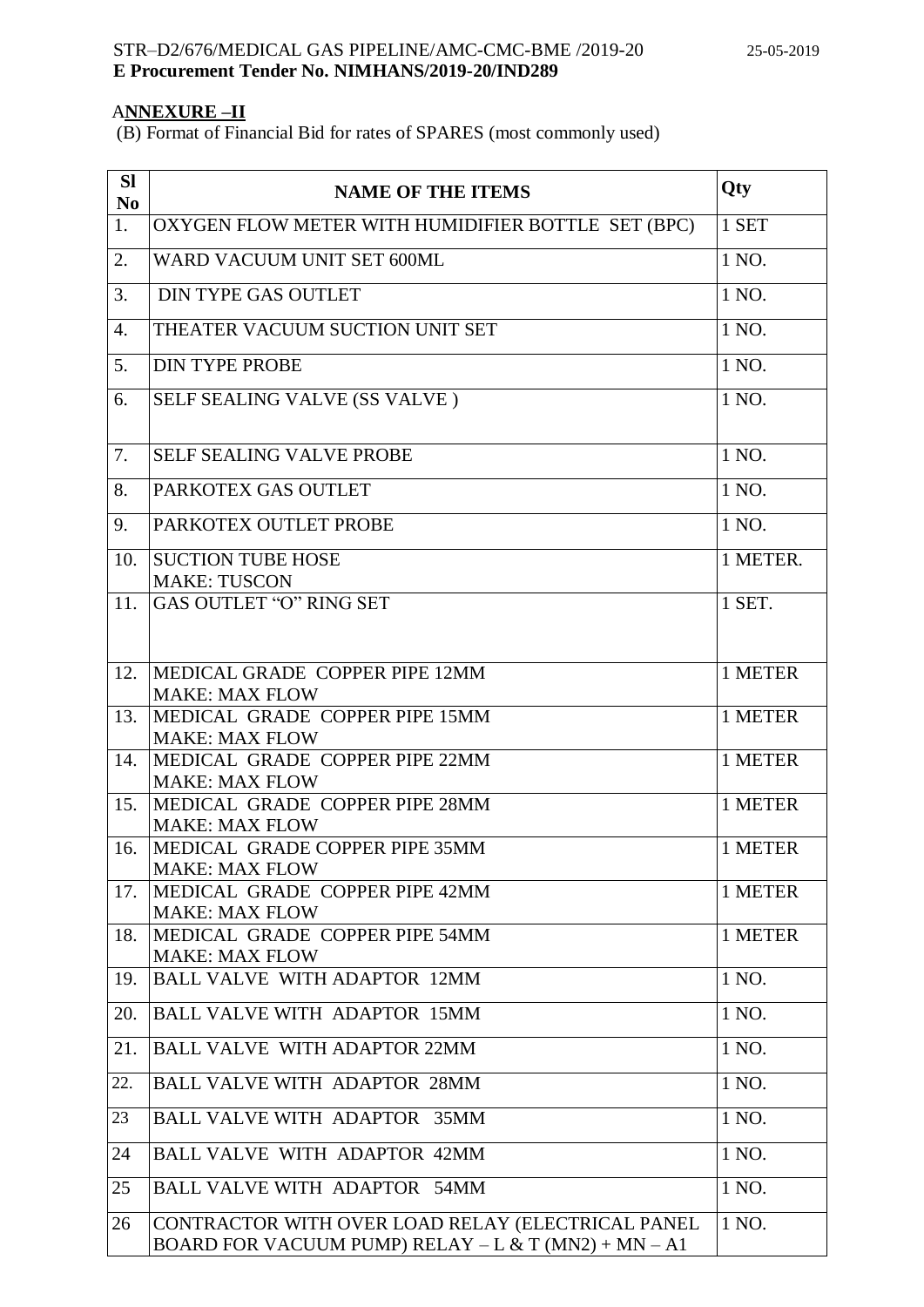|    | (AUXILIARY UNIT) 3 PHASE ( 9 TO 15 AMPS) CONTRACTOR -    |       |
|----|----------------------------------------------------------|-------|
|    | MN X 18 (3 PHASE CONNECTION) (L & T) (SINGLE PHASE COIL) |       |
| 27 | VACUUM PRESSURE SWITCH (AUTO ON / OFF OF VACUUM          | 1 NO. |
|    | PUMP), MAKE : INDFOS                                     |       |
|    | WORKING PR: 0-700 MM HG                                  |       |
|    | VOLTAGE: SINGLE PHASE SUPPLY (230 VOLTS)                 |       |
| 28 | MCB (3 PHASE)                                            | 1 NO. |
|    | MODEL: SIEMENS/ L & T, AMPS : 40 A                       |       |
|    | <b>VOLTAGE: 440 V</b>                                    |       |
| 29 | AIR REGULATOR WITH GAUGE AND LINE FITTINGS (DOUBLE       | 1 NO. |
|    | STAGE), REGULAR MAKE: JANATICS                           |       |
| 30 | SINGLE STAGE REGULATOR                                   | 1 NO. |
| 31 | OXYGEN TAIL PIPE FLEXIBLE                                | 1 NO. |
|    |                                                          |       |
| 32 | <b>MANIFOLD NRV</b>                                      | 1 NO. |
|    |                                                          |       |
| 33 | PRESSURE GAUGE 0 TO 14 BAR                               | 1 NO. |
| 34 | VACUUM PUMP BELT SIZE: C,105                             | 1 NO. |
|    | <b>MAKE: FENNER</b>                                      |       |
| 35 | AIR COMPRESSOR BELT SIZE:B.206                           | 1 NO. |
|    | <b>MAKE: FENNER</b>                                      |       |
| 36 | VACUUM PUMP DRIVEN MOTOR                                 | 1 NO. |
|    | <b>MAKE: CROMPTON</b>                                    |       |
| 37 | <b>SOLENOID VALVE ASSEMBLY</b>                           | 1 NO. |
|    | IR MAKE COMPRESSOR                                       |       |
| 38 | CENTRIFUGAL WATER PUMP FOR AIR COMPRESSOR COOLING        | 1 NO. |
|    | 1.5HP                                                    |       |
| 39 | MOTOR FAN FOR GEM MAKE REFRIGERATION AIR DRYER           | 1 NO. |
|    |                                                          |       |
| 40 | GAS 134A FOR GEM MAKE REFRIGERATION AIR DRYER            | 1 NO. |
| 41 | ELECTRICAL SET FOR GEM MAKE REFRIGERATION AIR            | 1 NO. |
|    | <b>DRYER</b>                                             |       |
| 42 | SOLENOID AUTO VALVE FOR GEM MAKE REFRIGERATION AIR       | 1 NO. |
|    | <b>DRYER</b>                                             |       |
| 43 | CYLINDER 5.5 FOR IR MAKE VACUUM PUMP                     | 1 NO. |
|    | TUNE UP KIT FOR IR MAKE VACUUM PUMP                      | 1 NO. |
| 44 |                                                          |       |
| 45 | CONNECTING ROD LP& HP FOR IR MAKE VACUUM PUMP            | 1 NO. |
|    |                                                          |       |
| 46 | CRANK PIN BUSH FOR IR MAKE VACUUM PUMP                   | 1 NO. |
| 47 | HEAD GASKET FOR IR MAKE VACUUM PUMP                      | 1 NO. |
| 48 | CYLINDER HEAD BLOCK FOR IR MAKE VACUUM PUMP              | 1 NO. |
|    |                                                          |       |
| 49 | CONTROL PANEL WORK ELECTRICAL SET FOR IR MAKE AIR        | 1 NO. |
|    | <b>COMPRESSOR</b>                                        |       |
| 50 | AIR FILTER FOR IR MAKE AIR COMPRESSOR                    | 1 NO. |
| 51 | DISCHARGE VALVE FOR IR MAKE AIR COMPRESSOR               | 1 NO. |
|    |                                                          |       |
| 52 | GLAND PACKING FOR IR MAKE AIR COMPRESSOR                 | 1 NO. |
| 53 | OIL SCRAPER FOR IR MAKE AIR COMPRESSOR                   | 1 NO. |
|    |                                                          |       |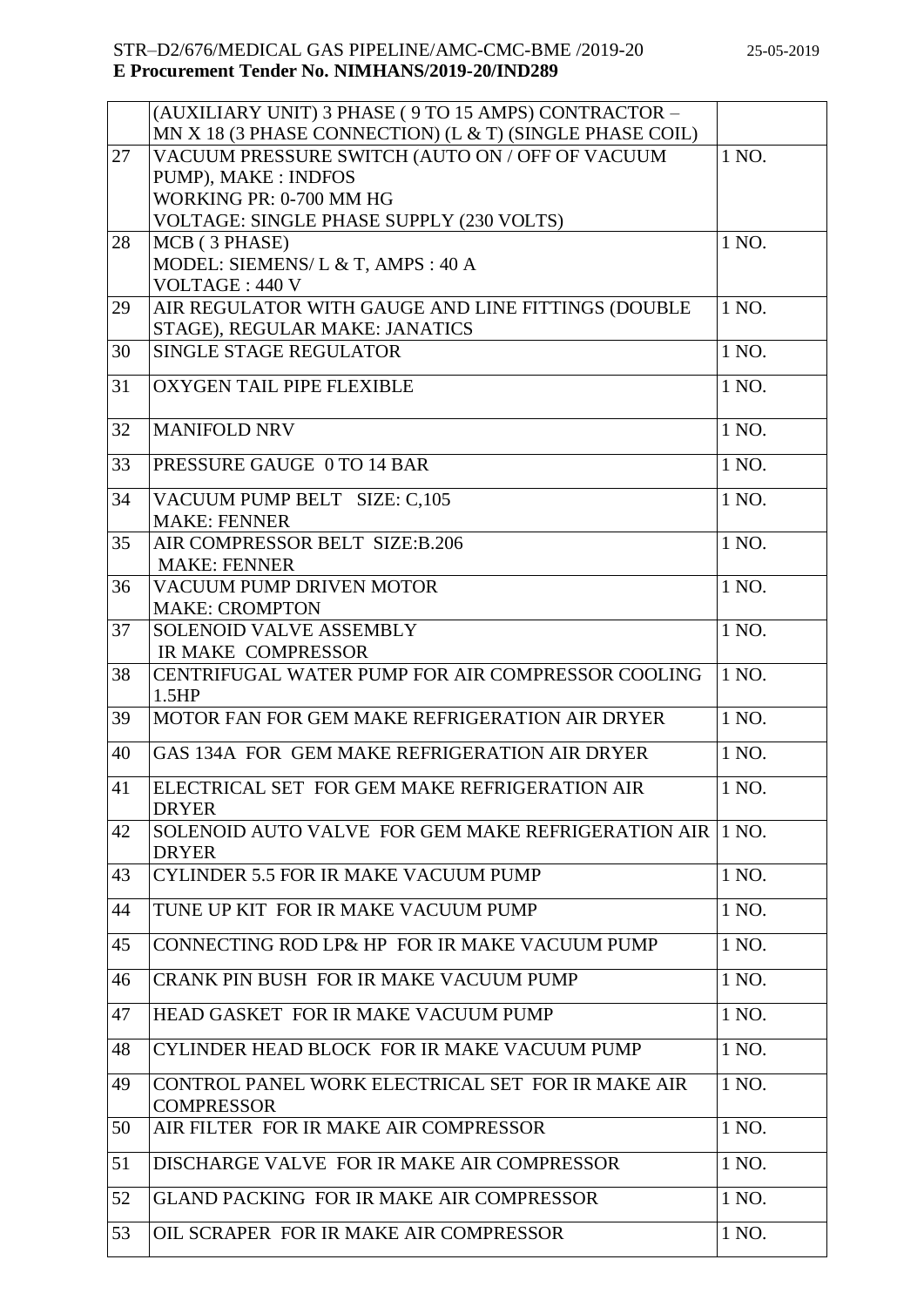| 54 | PISTON RING SET FOR IR MAKE AIR COMPRESSOR                                     | 1 NO.  |
|----|--------------------------------------------------------------------------------|--------|
| 55 | OIL FILTER FOR IR MAKE AIR COMPRESSOR                                          | 1 NO.  |
| 56 | LOCK WASHER 7/8" FOR IR MAKE AIR COMPRESSOR                                    | 1 NO.  |
| 57 | GASKET SET FOR IR MAKE AIR COMPRESSOR                                          | 1 NO.  |
| 58 | T 30 GRADE OIL FOR IR MAKE AIR COMPRESSOR                                      | 1 NO.  |
| 59 | 220 GRADE OIL FOR IR MAKE VACUUM PUMP                                          | 1 NO.  |
| 60 | AIR FILTER ELEMENT -2116040014 FOR FS CURTICE SCROLL<br><b>AIR COMPRESSOR</b>  | 1 NO.  |
| 61 | OIL FILTER 2605531170 FOR FS CURTICE SCROLL AIR<br><b>COMPRESSOR</b>           | 1 NO.  |
| 62 | OIL FINE SEPARATOR - 2605275850 FOR FS CURTICE SCROLL<br><b>AIR COMPRESSOR</b> | 1 NO.  |
| 63 | TEMPERATURE SENSOR -2105040091 FOR FS CURTICE SCROLL<br><b>AIR COMPRESSOR</b>  | 1 NO.  |
| 64 | LUBRICANT RS 8000 20 LTRS CAN FOR FS CURTICE SCROLL<br><b>AIR COMPRESSOR</b>   | 1 CAN. |
| 65 | THERMOSTATIC VALVE FOR FS CURTICE SCROLL AIR<br><b>COMPRESSOR</b>              | 1 NO.  |
| 66 | L&T 32AMP STATER FOR 10HP VACUUM PUMP                                          | 1 NO.  |
| 67 | ALUMINA ACTIVATE FOR DESICCANT TYPE AIR DRYER                                  | 1 SET. |
| 68 | VALVE SET FOR DESICCANT TYPE AIR DRYER                                         | 1 SET. |
| 69 | DISCHARGE VALVE SET FOR DESICCANT TYPE AIR DRYER                               | 1 SET. |
| 70 | PLC KIT FOR DESICCANT TYPE AIR DRYER                                           | 1 NO.  |
| 71 | HIGH PRESSURE IOX REGULATOR FOR OXYGEN CONTRL<br><b>PANEL</b>                  | 1 NO.  |
| 72 | THREE STAGE FILTER , GP.ZP.OP GEM MAKE                                         | 1 NO   |
|    |                                                                                |        |

Total  $(A+B)$  = Rates of AMC of Operational Charges for 3 years (A) and all spares in (B)

- Must be quoted by the bidder, otherwise bid will be rejected. The tender will be awarded to lowest quoted bidder (A+B).
- The above work should be as per requisite International Standard guidelines for Central Pipelines & Manifold Room.

# **ANNEXURE –III**

Format of undertaking to be submitted along with tender for Annual Maintenance Contract for Manifold Room and Central Medical Gas Pipeline System

TO BE SUBMITTED ON A STAMP PAPER OF RS. 200/-: AFFIDAVIT /UNDERTAKING

- I, the undersigned certify that I have gone through the terms and conditions mentioned in the tender document and undertake to comply with them.
- I/We have visited the hospital to inspect the Manifold Room and Central Medical Gas Pipeline System and I/We have understood and accepted all the terms and conditions.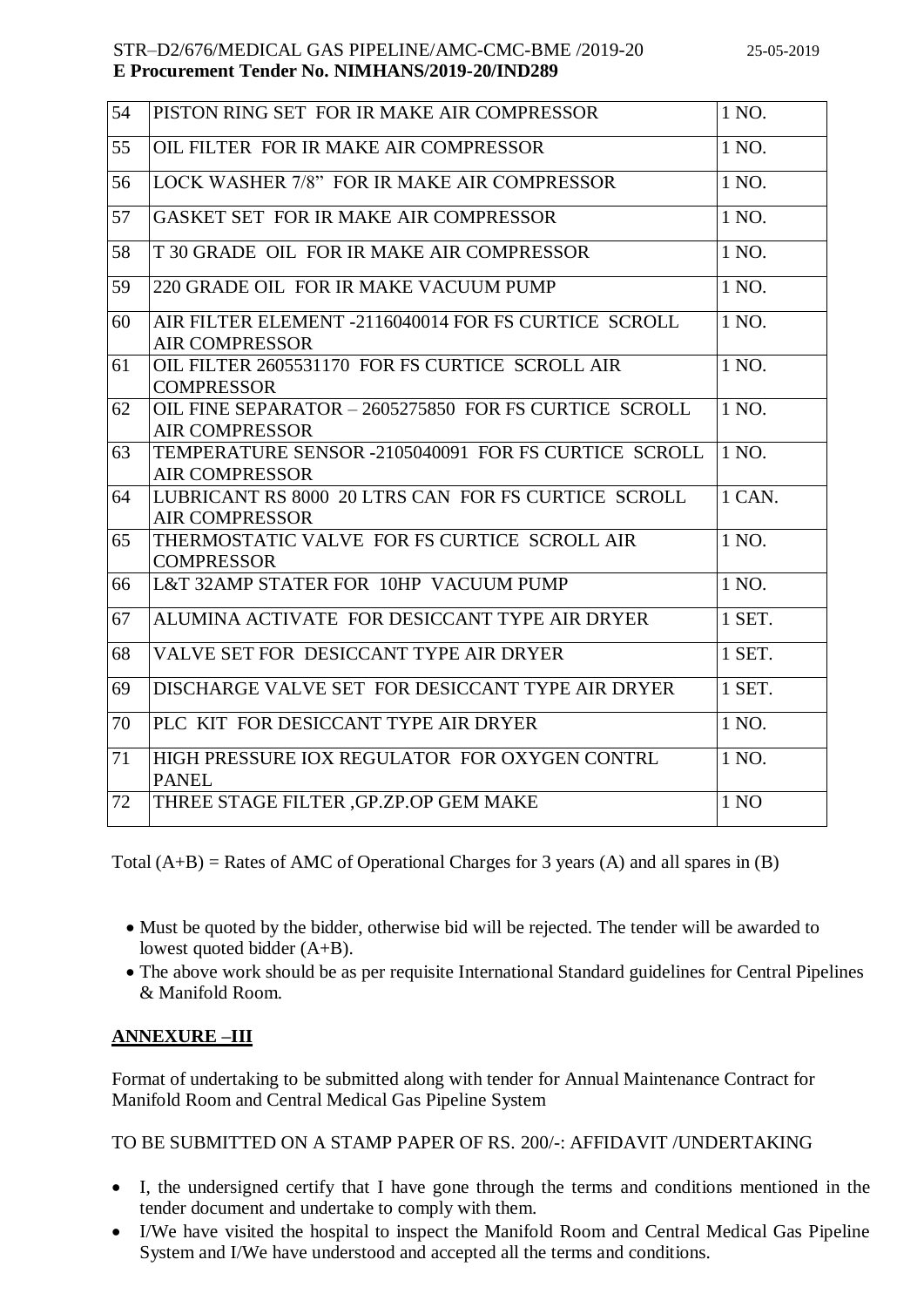- The rates quoted by me are valid and binding upon me for the entire period of contract
- I undertake that each and every complaint /call will be attended within 48 hours, failing which other successful bidders firms / companies will be approached to repair the machines/ equipment and expenses will be borne by our company. At same time a penalty of Rs. 1000/-per day may be levied till the equipment is attended any may be deducted from my pending bills.
- I, the undersigned hereby bind myself for Annual Maintenance Contract of Manifold Room and Central Medical Gas Pipeline System as per list enclosed to Director, NIMHANS , Bangalore-29 during the period of contract.
- The earnest money of Rs 50,000/-deposited vide online reference No. Dt. is attached herewith.
- Should any delay occur on the part of making equipment functional, the hospital shall stand authorized to get the necessary repairs done from other sources and deduct the amount incurred on such repairs from our bills dues.
- The conditions herein contained shall form part of and shall be taken included in the agreement itself.
- The decision of the Director will be final and binding upon me
- That the spares supplied by me would be compatible with equipment and according to specifications provided by the manufacturer company with best quality.
- That if spares supplied by me are found to be of defective or beyond repair the same shall be replaced by me at my own cost.
- That I shall maintain the equipment and ensure timely visits to avoid any hardships.
- That I shall keep the fact in mind that equipment are vital in a hospital and arrange for early repairs in the best interest of patient care.
- That I hereby undertake to bear any loss or damage caused to the hospital authorities through the usage of equipment/instruments repaired/serviced by me.
- I have never been blacklisted by any Government organization.

Signature of Bidder Name: Address: Contact No.